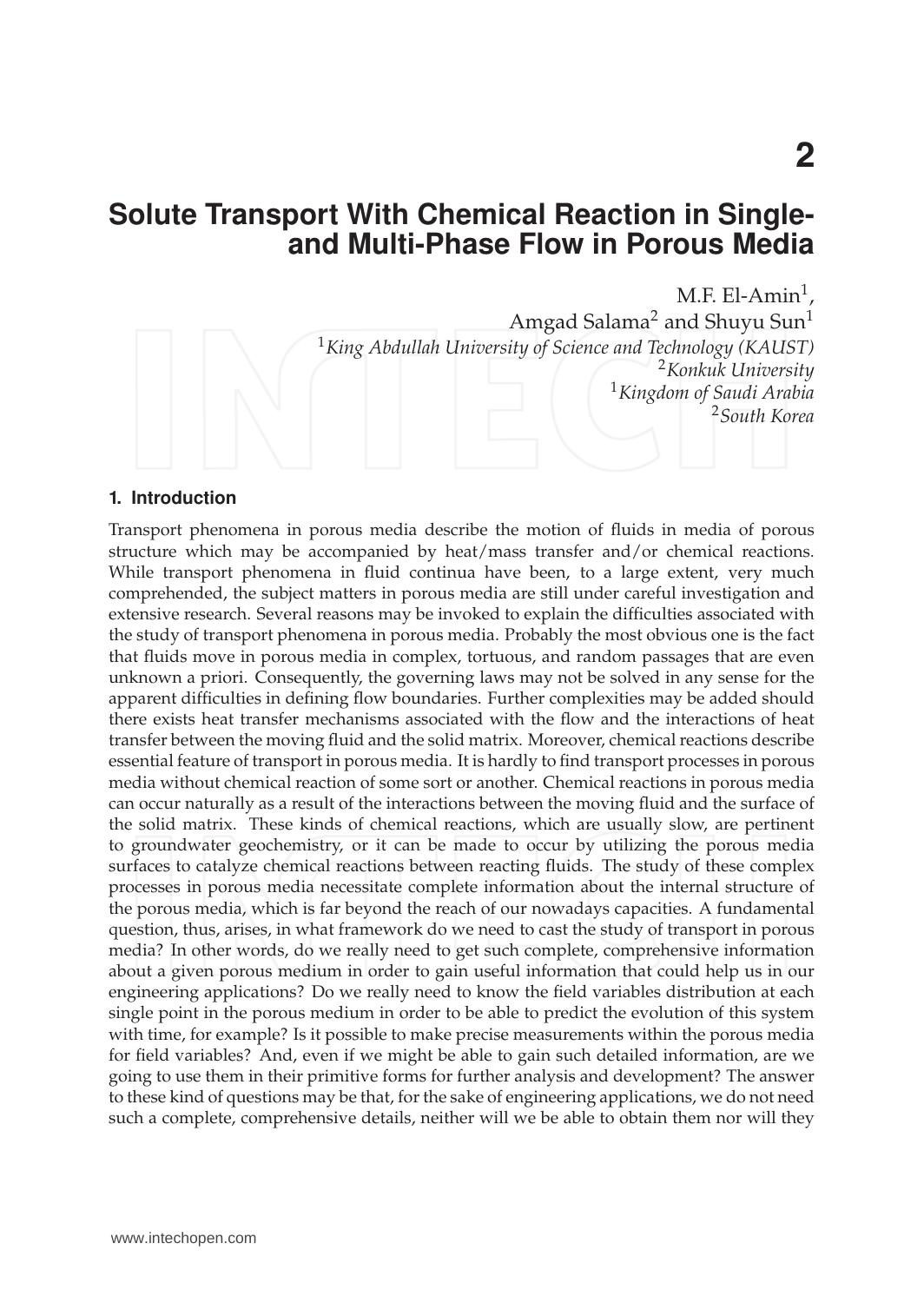be useful in their primitive form. In other words, field variables distribution will be randomly distributed and we would, in general, need to average them in order to gain statistically useful integral information. These ideas, in fact, enriched researchers' minds on their search for an appropriate framework to study phenomena in porous media. That is, if we need to average the pointwise field variables to get useful information, should not we might, as well, look for doing such kind of averaging on our way to investigating porous media. That is, is it possible to upscale our view to porous media such that we get smooth variables that represent integral information about the behavior of field variables not at a single point but within a volume of the porous medium surrounding this point? It turns out that researchers have appealed to this strategy several times on their way to explore the behavior of systems composed of innumerable building blocks. Thermodynamics, solid mechanics, fluid mechanics etc. are examples of sciences that adopted this approach by assuming the medium as continuum. Now, is it feasible to, also, treat phenomena occurring in porous media as continua? The answer to this question turns out to be yes as will be explained in the next section.

## **2. Framework**

Salama & van Geel (2008a) provided an interesting analogy that sheds light on the possibility to adopt the continuum approach to phenomena occurring in porous media. They stated that an observer closer to a given porous medium will be able to see details of the porous medium (at least at the surface) that an observer from far distant would, generally, ignore. To the distant observer, the medium looks smooth and homogeneous like a continuum, Fig.1. It is exactly this point of view that we seek and it remains interesting to estimate that minimum distance that our observer would have to stay to get the continuum feeling of the medium. Of course moving beyond this distance would result in no significant improvement in the continuum picture. However, moving too far without having established the continuum feeling such that the extents of the domain enter the scene implies that it would not be possible to establish the continuum picture. This analogy, in fact, gives us an idea on how to properly define upscaling to porous media and hence establish continua. That is we need an upscaling scale (volume) that is much larger than small scale heterogeneity (e.g., pore diameter) and small enough such that it does not encompass the domain boundaries.

The mathematical machinery that provide such an upscaled description to phenomena occurring in porous media includes theory of mixtures, the method of volume averaging, method of homogenization, etc. In the framework of theory of mixtures, global balance equations are written based on the assumption of the existence of macroscale field variables, which are employed in the global balance equations. A localized version of these equations may then be obtained through mathematical manipulations to get what is called the macroscopic point equations. In the frame work of the method of volume averaging, on the other hand, the microscale conservation laws adapted to fluid continua filling the interstitial space are subjected to some integral operators over representative volume which size is understood within certain set of length scale constraints. These length scale constraints were introduced for proper upscaling based on the pioneering work of several researchers including (Whitaker, Gray, Hassanizadeh, Bear, Bachmat, Quintard, Slattery, Cushman, Marle and many others). Recently, (Salama  $&$  van Geel, 2008a) have postulated the conditions required for proper upscaling such that one may get the correct set of equations subject to the constraints pertinent to adhering to these conditions, as will be explained later. This set of macroscopic point equations, in which macroscopic field variables are defined at yet a larger scale than their microscopic counterpart, represents the governing conservation laws at the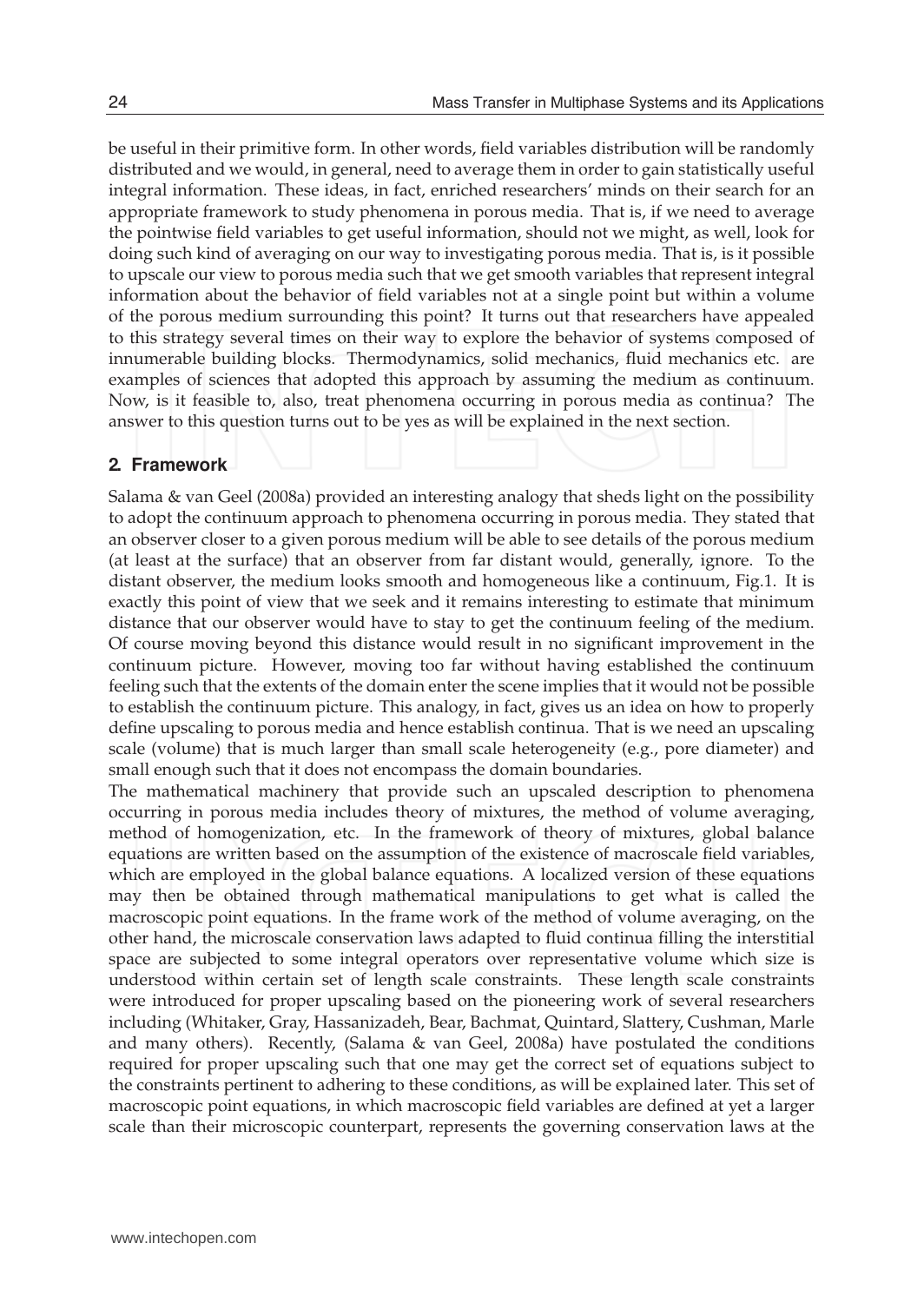new macroscale. In this chapter we will be concerned mainly with the method of volume averaging.

## **3. Requirements for proper averaging**

The upscaling process implies a one to one mapping between two domains one of which represents the actual porous medium and the second represents a fictitious continuous domain. Any point in the actual porous medium domain may lay on either the solid phase or the fluid phase and thus one can define a phase function which equals one if the point is in the fluid phase and is zero if it lays elsewhere. Over the actual porous medium domain, field variables are defined only over fluid phases (i.e., they only have values in the corresponding fluid-phase and zero elsewhere). These variables and/or their derivatives may not be continuous, particularly at the interfaces. The corresponding point over the fictitious medium, on the other hand, lays over a continuum where it is immaterial to talk about particular phase. Moreover, the macroscopic field variables defined over the fictitious medium are continuous over the whole domain, except possibly at the external boundaries. These macroscopic field variables represent the behavior of the fluid continuum contained within a certain volume (called representative elementary volume, REV) and are assigned to a single point in the fictitious domain. In order to succeed in establishing correctly this mapping process, extensive amount of research work have been conducted since the second half of the last century by several research groups including the pioneers mentioned earlier. On reviewing this work, (**?**) and recently Salama & van Geel (2008a) proposed a set of requirements such that proper upscaling may be achieved. They require that,

- 1. The smoothed macroscopic variables are free from pore-related heterogeneity.
- 2. The smoothed macroscopic variables do not depend on the size of the averaging volume.



from far distant

Fig. 1. View of two different observers at different proximity from a given porous medium domain.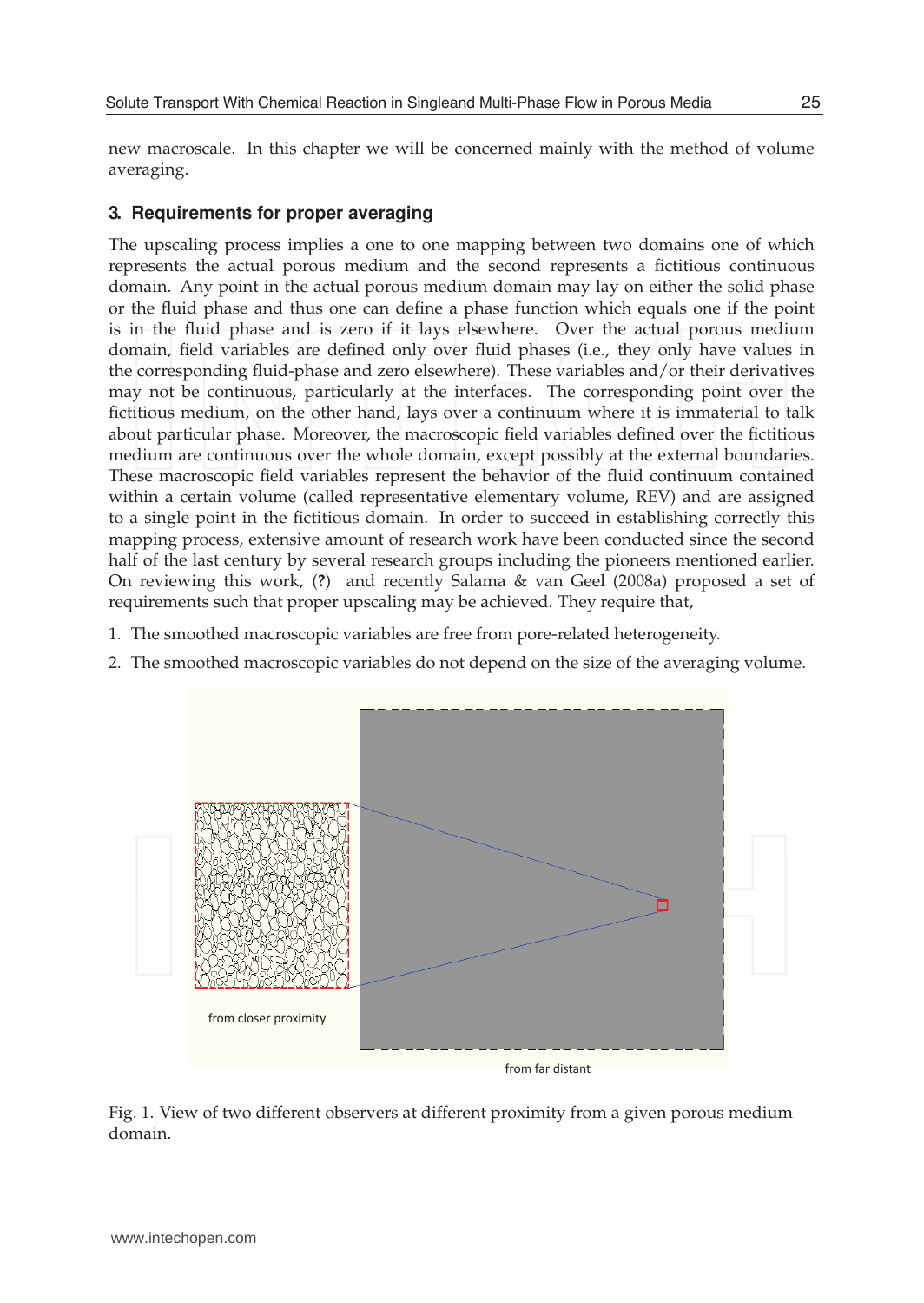- 3. The extent of the domain under study is large enough compared with the size of the averaging volume.
- 4. The amount of any conservative quantity (mass, momentum, energy, etc.) within any given volume (of the size of the REV or larger) is the same if evaluated over the actual porous medium domain or the corresponding fictitious domain. And, similarly, the flux of any conservative quantity across any surface (of the size of REA or larger) is also the same in both the actual and the fictitious domains.

These requirements necessitate the followings:

- An averaging volume exists for every macroscopic field variable.
- A common range of averaging volume may be found for all the field variables.

Adhering to the first three requirements, (Whitaker, 1967) indicated that if ℓ*<sup>β</sup>* represents a length scale pertinent to the internal microscopic structure of the porous medium (typical pore or grain diameter) and if *L* represents a length scale associated with the extent of the domain of interest, then the length scale of the averaging volume should be such that it satisfies the following constraints

I. 
$$
\ell \gg \ell_{\beta}
$$

II. 
$$
\ell \ll L
$$

Adhering to the fourth requirement, on the other hand, Salama & van Geel (2008a) were able to establish the proper averaging operator. They indicated that if we consider any conservative, intensive quantity,  $\psi_{\beta}$ , which may be scalar (e.g., mass of certain species per unit volume, energy per unit mass, etc.), or vector (e.g., linear momentum per unit mass). The total amount of  $\psi_\beta$  should equal to that evaluated over the same volume in the fictitious porous medium, Fig.2, which may be evaluated as:

$$
\psi_{total} = \int_{REV} \rho_{\beta}(\mathbf{r}, t) \psi_{\beta}(\mathbf{r}, t) \gamma_{\beta}(\mathbf{r}) dv \tag{1}
$$

where *ρ<sup>β</sup>* is the density of the *β*-phase, *ψ<sup>β</sup>* is an intensive quantity, *γ<sup>β</sup>* is the phase function, and **r** represents the position vector spanning the REV. The time, *t*, in the argument of the indicator function,  $\gamma_{\beta}$  represents the scenario of moving interfaces (e.g. immiscible multiphase system). In our case, however, the time may be omitted due to the fact that for our solid-fluid systems, the interface boundaries are assumed fixed in space. Refer to Fig.2 for a geometrical illustration.

The total amount of  $\psi_{\beta}$  should equal to that evaluated over the same volume in the fictitious porous medium, Fig.3, which may be evaluated as:

$$
\psi_{total} = \int_{REV} \left\langle \rho_{\beta} \right\rangle^{\beta} (\mathbf{r}, t) \left\langle \psi_{\beta} \right\rangle^{\beta} (\mathbf{r}, t) \epsilon_{\beta}(\mathbf{r}) dv \tag{2}
$$

where  $\big\langle \rho_\beta \big\rangle^\beta$  and  $\big\langle \psi_\beta \big\rangle^\beta$  represent the intrinsic phase average of the *β*-phase density and intensive quantity as described earlier in Eq. (2), and  $\epsilon_{\beta}$  is the porosity function over the REV. That is,

$$
\int_{REV} \rho_{\beta}(\mathbf{r},t) \psi_{\beta}(\mathbf{r},t) \gamma_{\beta}(\mathbf{r},t) dv = \int_{REV} \left\langle \rho_{\beta} \right\rangle^{\beta} (\mathbf{r},t) \left\langle \psi_{\beta} \right\rangle^{\beta} (\mathbf{r},t) \epsilon_{\beta}(\mathbf{r}) dv \tag{3}
$$

From the condition that the averaged quantities are assigned to the centroid of the averaging volume, (Salama & van Geel, 2008a) postulated that,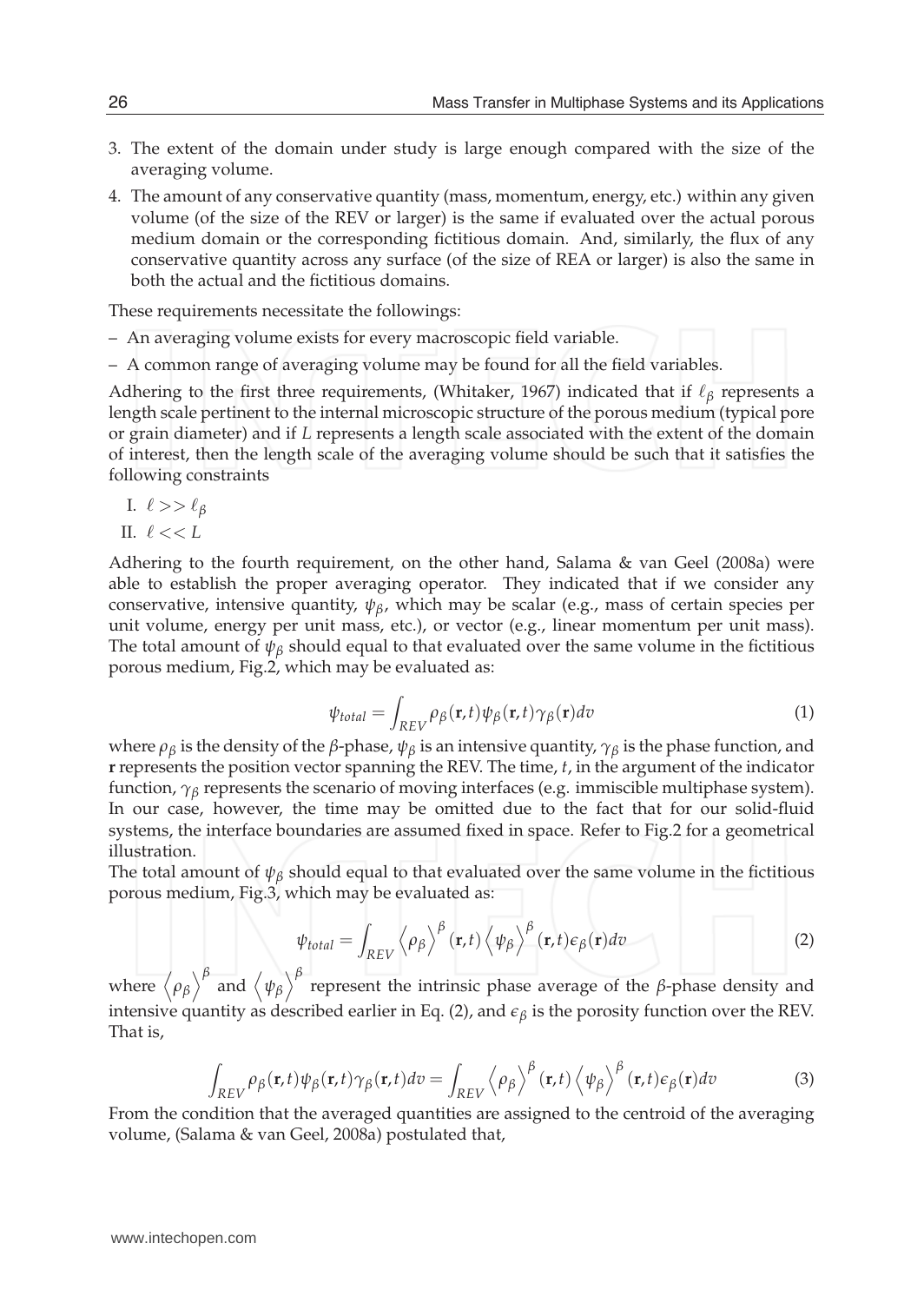

Fig. 2. An REV.

i. 
$$
\int_{REV} \gamma_{\beta}(\mathbf{r}, t) dv = \epsilon_{\beta}(\mathbf{x}, t) v = \int_{REV} \epsilon_{\beta}(\mathbf{r}, t) dv
$$
  
ii.  $\int_{REV} \rho_{\beta}(\mathbf{r}, t) \gamma_{\beta}(\mathbf{r}) dv = \langle \rho_{\beta} \rangle^{\beta}(\mathbf{x}, t) \langle \psi_{\beta} \rangle^{\beta}(\mathbf{x}, t) v = \int_{REV} \langle \rho_{\beta} \rangle^{\beta}(\mathbf{r}, t) \epsilon_{\beta}(\mathbf{r}, t) dv$ 

iii. 
$$
\int_{REV} \rho_{\beta}(\mathbf{r},t) \psi_{\beta}(\mathbf{r},t) \gamma_{\beta}(\mathbf{r}) dv = \langle \rho_{\beta} \rangle^{\beta} (\mathbf{x},t) \langle \psi_{\beta} \rangle^{\beta} (\mathbf{x},t) \epsilon_{\beta}(\mathbf{x},t) v =
$$

$$
\int_{REV} \langle \rho_{\beta} \rangle^{\beta} (\mathbf{r},t) \langle \psi_{\beta} \rangle^{\beta} (\mathbf{r},t) \epsilon_{\beta}(\mathbf{r},t) dv
$$

where  $\left< \rho_\beta \right>^\beta ({\bf x},t) \left< \psi_\beta \right>^\beta ({\bf x},t)$  and  $\epsilon_\beta({\bf x})$  are the intrinsic-phase average of  $\rho_\beta$ ,  $\psi_\beta$  and the porosity at the centroid of the REV, respectively (Fig. 2).

This indicates that sampling the same volume (REV) in both the actual porous medium and the fictitious one should yield the same conservative quantity. In fact this equation may be taken as the definition for the averaging processes. That is,

$$
\left\langle \psi_{\beta} \right\rangle^{\beta} (\mathbf{x}, t) = \frac{1}{\left\langle \rho_{\beta} \right\rangle^{\beta} \epsilon_{\beta} v} \int_{v} \rho_{\beta}(\mathbf{r}, t) \psi_{\beta}(\mathbf{r}, t) \gamma_{\beta}(\mathbf{r}) dv \tag{4}
$$



An REV over the actual porous medium. The same volume over the fictitious one.

Fig. 3. An REV over the actual porous region and an equivalent volume over the fictitious one.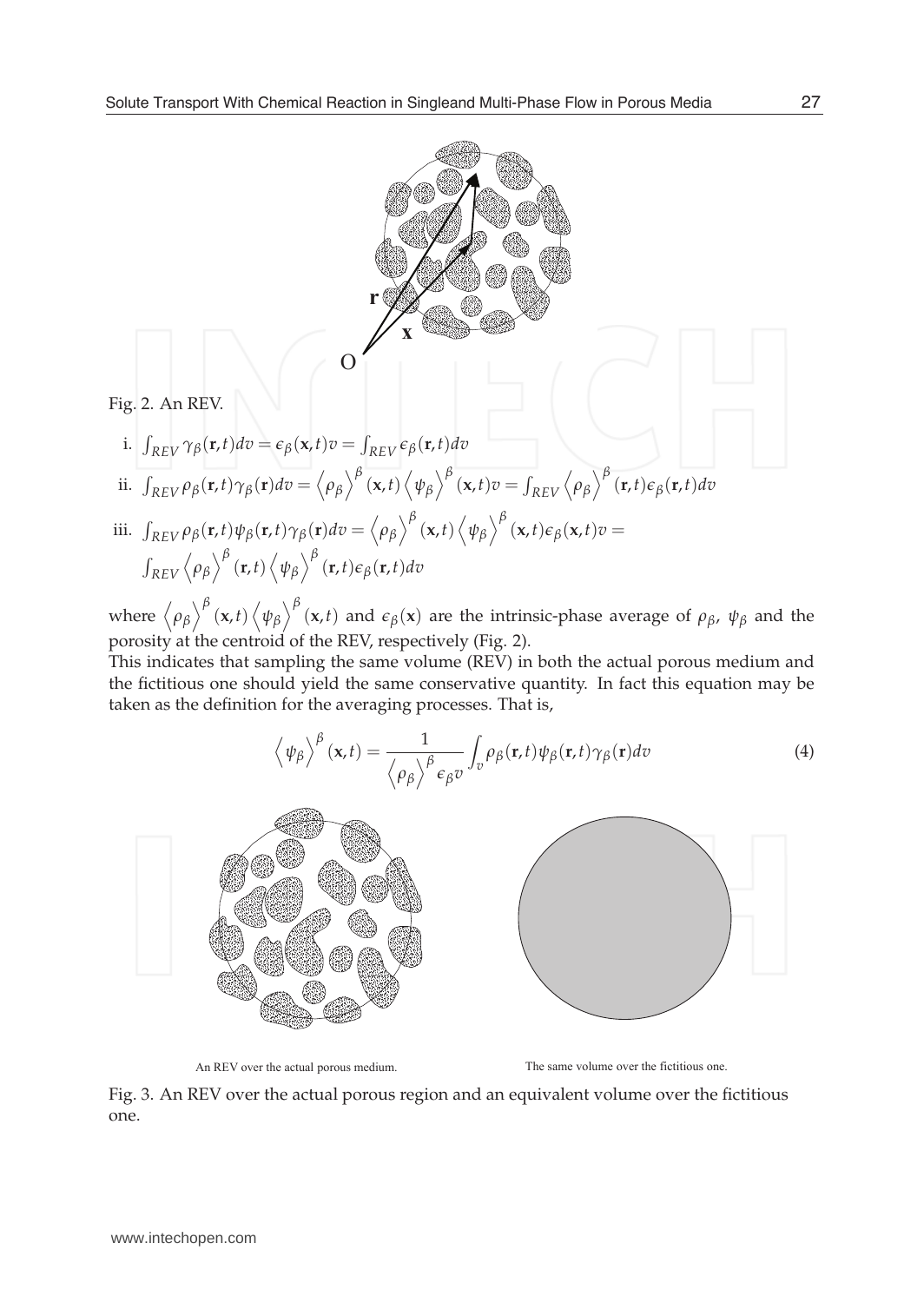which was introduced by (Hassanizadeh & Gray, 1979b;a; 1980) and was called the mass average of  $\psi_{\beta}$ . In situations where  $\beta$ -phase is incompressible, we have  $\langle \rho_{\beta} \rangle^{\beta} = \rho_{\beta}$  and the above equation reduces to Eq. (2) and also, if  $\psi_\beta$  represents a per unit volume quantity, for example the concentration of the *β*-phase, the density may be omitted. In other words the above mentioned three postulates may be used to define the averaging operators. Moreover, these postulates also suggest that:  $\Braket{\Braket{\psi_\beta}}^\beta = \Braket{\psi_\beta}$  which will show to simplify mathematical manipulation. Now for incompressible fluids Eq. (7) implies that the product  $\left\langle \psi_{\beta}\right\rangle^{\beta}(\mathbf{r},t)\epsilon_{\beta}(\mathbf{r})$  changes linearly over the REV. (Salama & van Geel, 2008a) further indicated that, there are at least three possibilities for the product  $\left\langle \psi_\beta \right\rangle^\beta(\mathbf{r},t)\epsilon_\beta(\mathbf{r})$  to change linearly within the REV:

- 1. both  $\langle \psi \rangle^{\beta}$  and  $\epsilon_{\beta}$  remain constant within the REV.
- 2.  $\langle \psi \rangle^{\beta}$  changes linearly and  $\epsilon_{\beta}$  remains constant.
- 3.  $\langle \psi \rangle^{\beta}$  remains constant and  $\epsilon_{\beta}$  changes linearly.

These requirements are rather restrictive, that is, if we allow  $\langle \psi \rangle^{\beta}$  and  $\epsilon_{\beta}$  to vary within the averaging volume such that their product, which is apparently nonlinear, they required that the nonlinearity within the averaging volume is relatively small. They defined the criteria for this case as: if ℓ*<sup>ǫ</sup>* represents the length scale over which significant variation in porosity occur within the REV and  $\ell_{\psi}$  represents that length scale over which significant deviation from the

straight line variation of the intrinsic phase average of the conservative quantity  $\left<\psi_\beta\right>^{\beta}$  may occur, then they introduced their celebrated inequality

III. 
$$
\ell \ll \min(\ell_{\epsilon}, \ell_{\psi})
$$

Now adhering to these length scale constraints, it may be possible, in principle, to establish the continuum view to transport phenomena in porous media.

## **4. Consequences**

As with our experience upon adopting the continuum hypothesis to the science of fluid mechanics, rather than the primitive Newtonian mechanics at the molecular scale an apparently different formulation needed to be adopted and several things arise. Probably the most obvious one is the fact that the state variables are modified. That is velocity vectors, for example, are, now, no longer associated with particles, rather they represent an integral behavior of a collection of several many particles contained within an averaging volume. The fluctuations of the actual particles velocity around continuum velocity suggest that two different mechanisms for heat and momentum transfer be hypothesized. One is associated with the transport of momentum and energy along with the continuum velocity and the other associated with the fluctuating components that appear as a surface flux in the continuum conservation laws, (Leal, 2007). We expect that these mechanisms become even more pronounced when adopting the continuum hypothesis to porous media. As an example, the dispersion of passive solute in pure liquids is very much influenced by the diffusion coefficient which is a macroscopic property of the medium. In porous media, on the other hand, dispersion becomes more pronounced and is no longer a property of the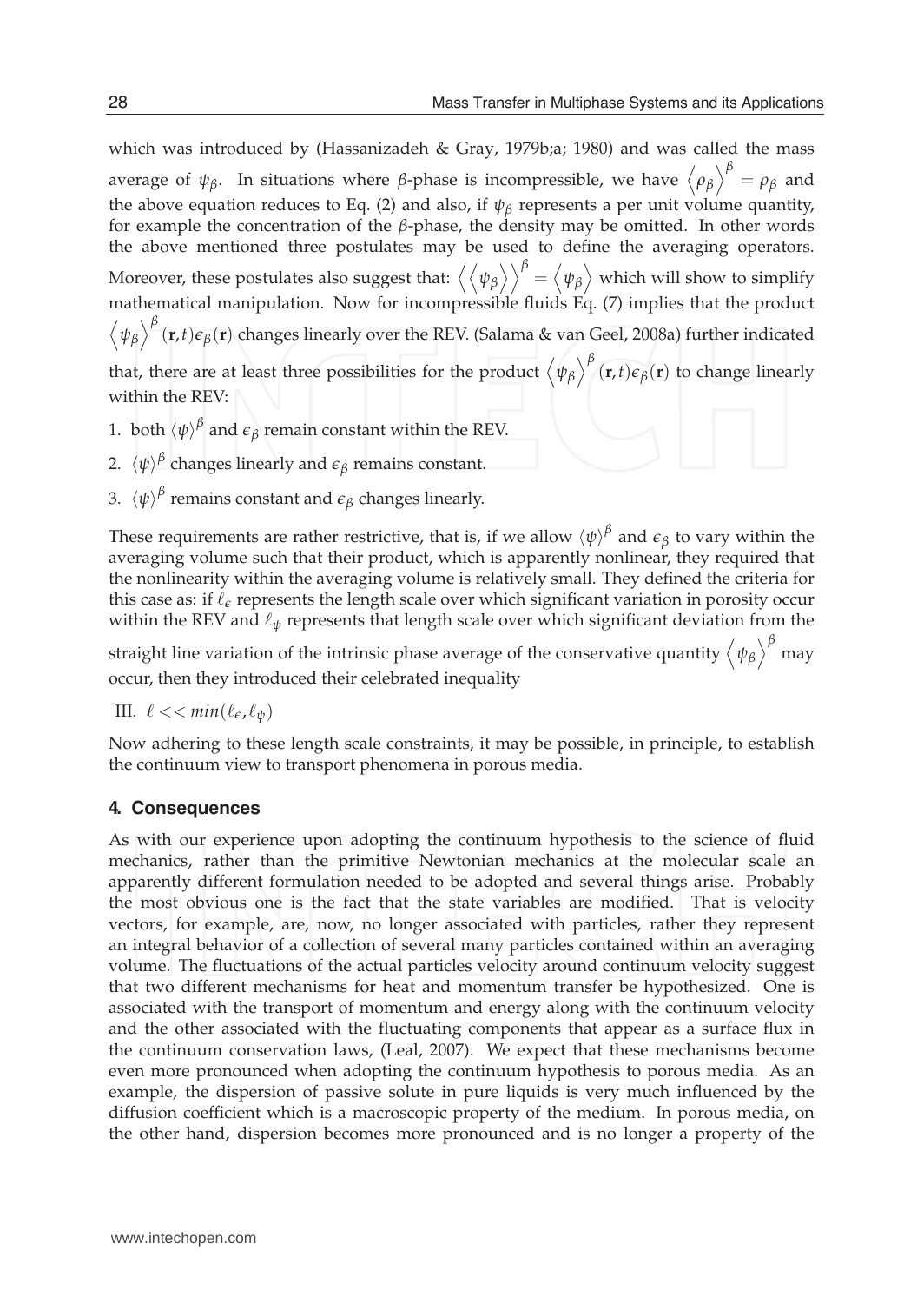different fluids; it also depends on the internal geometrical structure of the porous medium. A second consequence of the continuum hypothesis is an uncertainty in the boundary conditions to be used in conjunction with the resulting macroscopic equations for motion and heat and mass transfer (Salama & van Geel, 2008b). A third consequence is the fact that the derived macroscopic point equations contain terms at the lower scale. These terms makes the macroscopic equations unclosed. Therefore, they need to be represented in terms of macroscopic field variables though parameters that me be identified and measured.

## **5. Single-phase flow modeling**

#### **5.1 Conservation laws**

Following the constraints introduced earlier to properly upscale equations of motion of fluid continuum to be adapted to the upscaled continuum of porous medium, researchers and scientists were able to suggest the governing laws at the new continuum. They may be written for incompressible fluids as:

*β*

Continuity

$$
\nabla \cdot \left\langle \mathbf{v}_{\beta} \right\rangle = 0 \tag{5}
$$

Momentum

$$
\rho_{\beta} \frac{\partial \langle \mathbf{v}_{\beta} \rangle}{\partial t} + \rho_{\beta} \langle \mathbf{v}_{\beta} \rangle^{\beta} \cdot \nabla \langle \mathbf{v}_{\beta} \rangle^{\beta} = -\nabla \langle p_{\beta} \rangle^{\beta} + \rho_{\beta} g + \n\mu_{\beta} \nabla^{2} \langle \mathbf{v}_{\beta} \rangle^{\beta} - \frac{\mu_{\beta}}{K} \langle \mathbf{v}_{\beta} \rangle - \frac{\rho_{\beta} F \epsilon_{\beta}}{\sqrt{K}} \left| \langle \mathbf{v}_{\beta} \rangle \right| \langle \mathbf{v}_{\beta} \rangle
$$
\n(6)

Energy

$$
\sigma \frac{\partial \left\langle T_{\beta}\right\rangle^{\beta}}{\partial t} + \left\langle \mathbf{v}_{\beta}\right\rangle \cdot \nabla \left\langle T_{\beta}\right\rangle^{\beta} = k \nabla^{2} \left\langle T_{\beta}\right\rangle^{\beta} \pm \mathcal{Q}
$$
 (7)

Solute transport

$$
\epsilon \frac{\partial \left\langle c_{\beta} \right\rangle^{\beta}}{\partial t} + \left\langle \mathbf{v}_{\beta} \right\rangle \cdot \nabla \left\langle c_{\beta} \right\rangle^{\beta} = \nabla \cdot \left( D \cdot \nabla \left\langle c_{\beta} \right\rangle^{\beta} \right) \pm S \tag{8}
$$

where  $\left\langle \mathbf{v}_{\beta}\right\rangle ^{\beta}$  and  $\left\langle p_{\beta}\right\rangle ^{\beta}$  epresent the intrinsic average velocity and pressure, respectively and  $\langle \mathbf{v}_\beta \rangle$  is the superficial average velocity,  $\mathbf{v} = \sqrt{u^2 + v^2}$ ,  $\sigma = (\rho C_p)_{M}/(\rho C_p)_f$ ,  $k = (k_M/(\rho C_p)_f$ , is the thermal diffusivity. From now on we will drop the averaging operator,  $\langle \rangle$ , to simplify notations. The energy equation is written assuming thermal equilibrium between the solid matrix and the moving fluid. The generic terms, *Q* and *S*, in the energy and solute equations represent energy added or taken from the system per unit volume of the fluid per unit time and the mass of solute added or depleted per unit volume of the fluid per unit time due to some source (e.g., chemical reaction which depends on the chemistry, the surface properties of the fluid/solid interfaces, etc.). Dissolution of the solid phase, for example, adds solute to the fluid and hence *S* > 0, while precipitation depletes it, i.e., *S* < 0. Organic decomposition or oxidation or reduction reactions may provide both sources and sinks. Chemical reactions in porous media are usually complex that even in apparently simple processes (e.g., dissolution), sequence of steps are usually involved. This implies that the time scale of the slowest step essentially determines the time required to progress through the sequence of steps. Among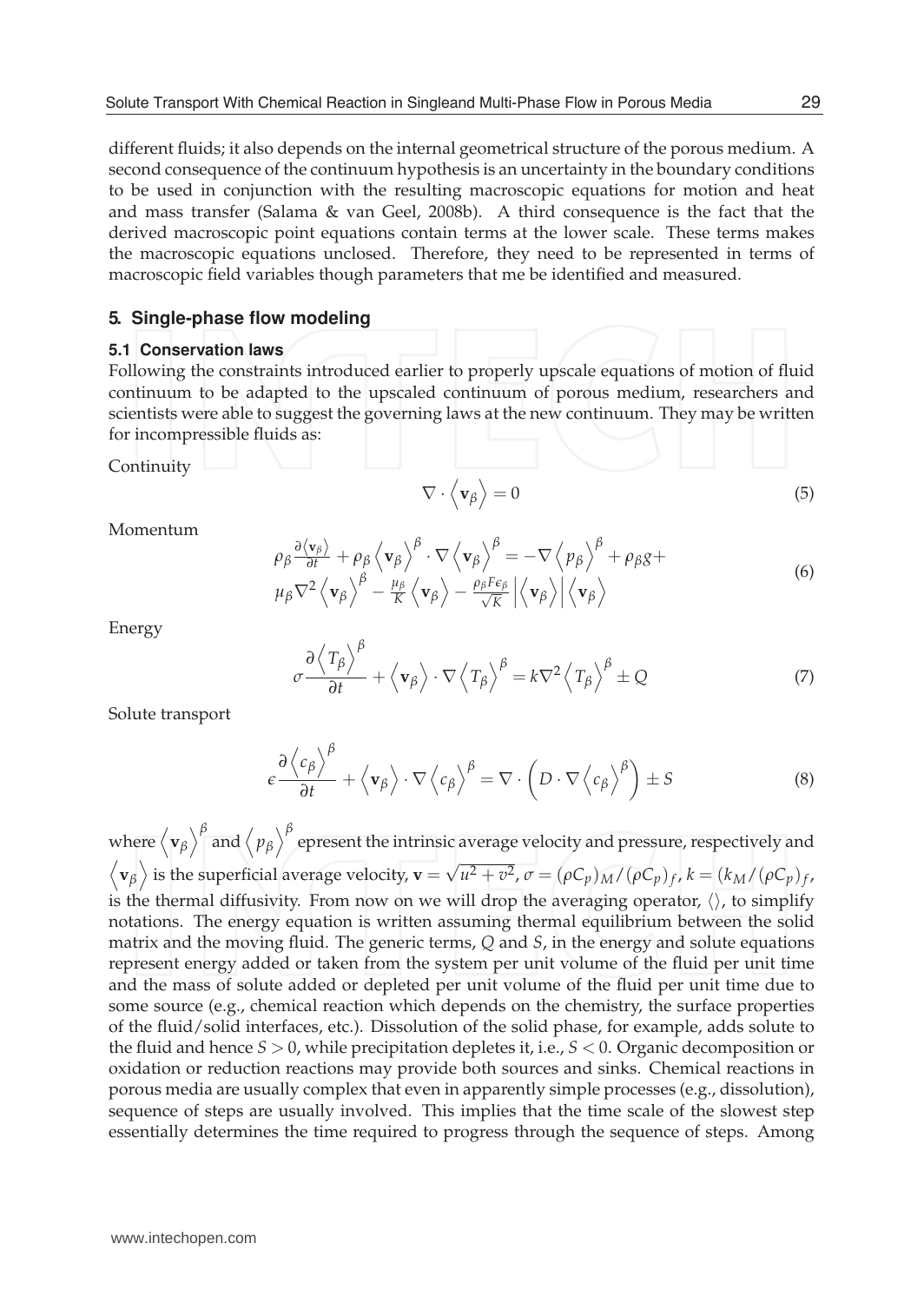the different internal steps, it seems that the rate-limiting step is determined by reaction kinetics. Therefore, the chemical reaction source term in the solute transport equation may be represented in terms of rate constant, *k*, which lumps several factors multiplied by the concentration, i.e.,

$$
S = kf(s) \tag{9}
$$

where *k* has dimension time<sup> $-1$ </sup> and the form of the function *f* may be determined experimentally, (e.g., in the form of a power law). Apparently, the above set of equations is nonlinear and hence requires, generally, numerical techniques to provide solution (finite difference, finite element, boundary element, etc.). However, in some simplified situations, one may find similarity transformations to transform the governing set of partial differential equations to a set of ordinary differential equations which greatly simplify solutions. As an example, in the following subsection we show the results of using such similarity transformations in investigating the problem of natural convection and double dispersion past a vertical flat plate immersed in a homogeneous porous medium in connection with boundary layer approximation.

#### **5.2 Examble: Chemical reaction in natural convection**

The present investigation describes the combined effect of chemical reaction, solutal, and thermal dispersions on non-Darcian natural convection heat and mass transfer over a vertical flat plate in a fluid saturated porous medium (El-Amin et al., 2008). It can be described as follows: A fluid saturating a porous medium is induced to flow steadily by the action of buoyancy forces originated by the combined effect of both heat and solute concentration on the density of the saturating fluid. A heated, impermeable, semi-infinite vertical wall with both temperature and concentration kept constant is immersed in the porous medium. As heat and species disperse across the fluid, its density changes in space and time and the fluid is induced to flow in the upward direction adjacent to the vertical plate. Steady state is reached when both temperature and concentration profiles no longer change with time. In this study, the inclusion of an n-order chemical reaction is considered in the solute transport equation. On the other hand, the non-Darcy (Forchheimer) term is assumed in the flow equations. This term accounts for the non-linear effect of pore resistance and was first introduced by Forchheimer. It incorporates an additional empirical (dimensionless) constant, which is a property of the solid matrix, (Herwig & Koch, 1991). Thermal and mass diffusivities are defined in terms of the molecular thermal and solutal diffusivities, respectively. The Darcy and non-Darcy flow, temperature and concentration fields in porous media are observed to be governed by complex interactions among the diffusion and convection mechanisms as will be discussed later. It is assumed that the medium is isotropic with neither radiative heat transfer nor viscous dissipation effects. Moreover, thermal local equilibrium is also assumed. Physical model and coordinate system is shown in Fig.4.

The *x*-axis is taken along the plate and the *y*-axis is normal to it. The wall is maintained at constant temperature and concentration,  $T_w$  and  $C_w$ , respectively. The governing equations for the steady state scenario [as given by (Mulolani & Rahman, 2000; El-Amin, 2004) may be presented as:

Continuity:

$$
\frac{\partial u}{\partial x} + \frac{\partial v}{\partial y} = 0\tag{10}
$$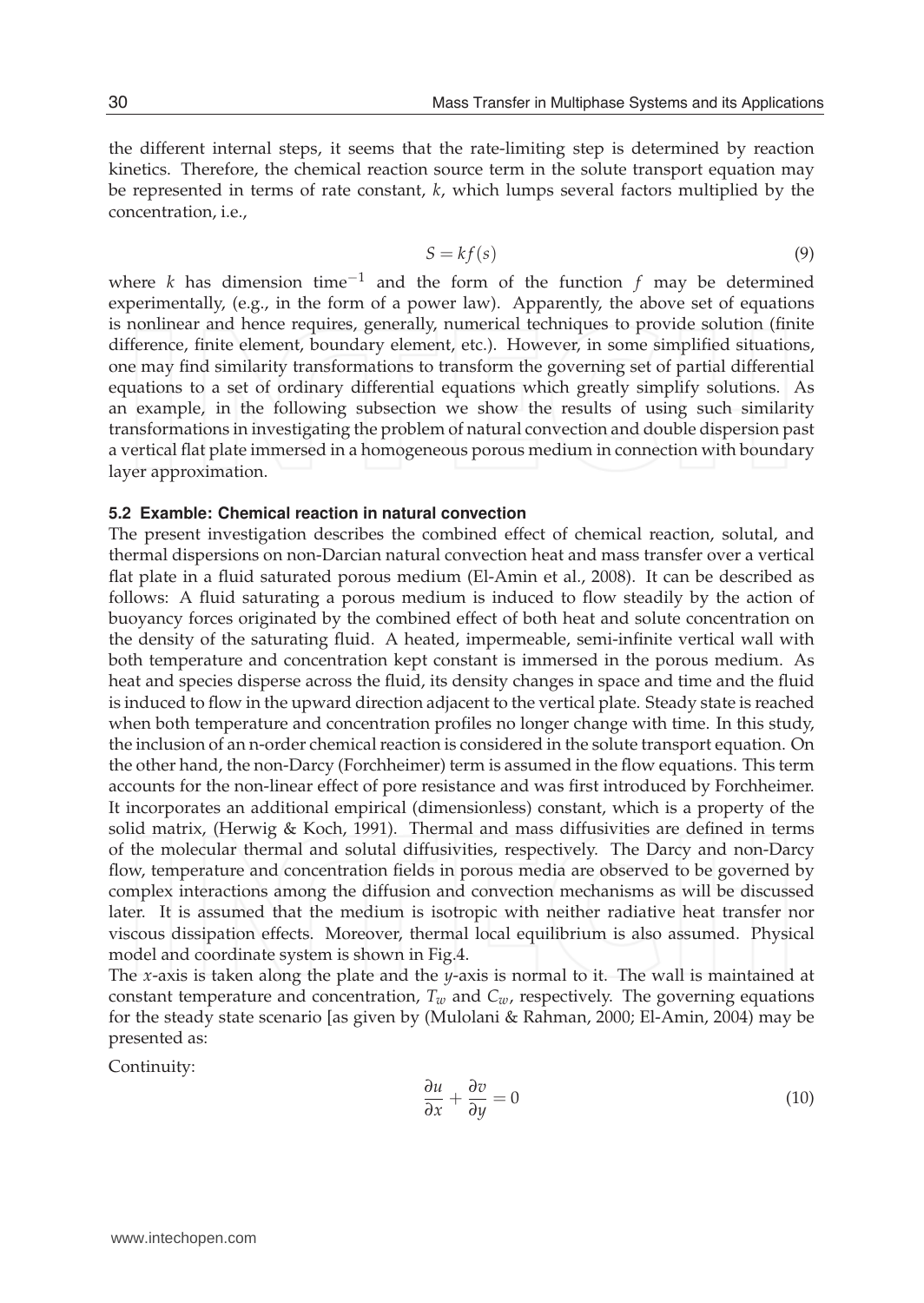

Fig. 4. Physical model and coordinate system.

Momentum:

$$
u\frac{c\sqrt{K}}{\nu}u\left|\mathbf{v}\right| = -\frac{K}{\mu}\left(\frac{\partial p}{\partial x} + \rho g\right)
$$
(11)

$$
v\frac{c\sqrt{K}}{\nu}v|\mathbf{v}| = -\frac{K}{\mu}\left(\frac{\partial p}{\partial y}\right)
$$
 (12)

Energy:

$$
u\frac{\partial T}{\partial x} + v\frac{\partial T}{\partial y} = \frac{\partial}{\partial x}\left(\alpha_x \frac{\partial T}{\partial x}\right) + \frac{\partial}{\partial y}\left(\alpha_y \frac{\partial T}{\partial y}\right)
$$
(13)

Solute transport:

$$
u\frac{\partial C}{\partial x} + v\frac{\partial C}{\partial y} = \frac{\partial}{\partial x}\left(D_x\frac{\partial C}{\partial x}\right) + \frac{\partial}{\partial y}\left(D_y\frac{\partial C}{\partial y}\right) - K_0(C - C_\infty)^n\tag{14}
$$

Density

$$
\rho = \rho_{\infty} \left[ 1 - \beta^* (T - T_{\infty}) - \beta^{**} (C - C_{\infty}) \right]
$$
\n<sup>(15)</sup>

Along with the boundary conditions:

$$
y = 0: v = 0, T_w = const., C_w = const.;
$$
  
\n
$$
y \to \infty: u = 0, T \to T_{\infty}, C \to C_{\infty}
$$
\n(16)

where *β* ∗ is the thermal expansion coefficient *β* ∗∗ is the solutal expansion coefficient. It should be noted that *u* and *v* refers to components of the volume averaged (superficial) velocity of the fluid. The chemical reaction effect is acted by the last term in the right hand side of Eq. (14), where, the power *n* is the order of reaction and  $K_0$  is the chemical reaction constant. It is assumed that the normal component of the velocity near the boundary is small compared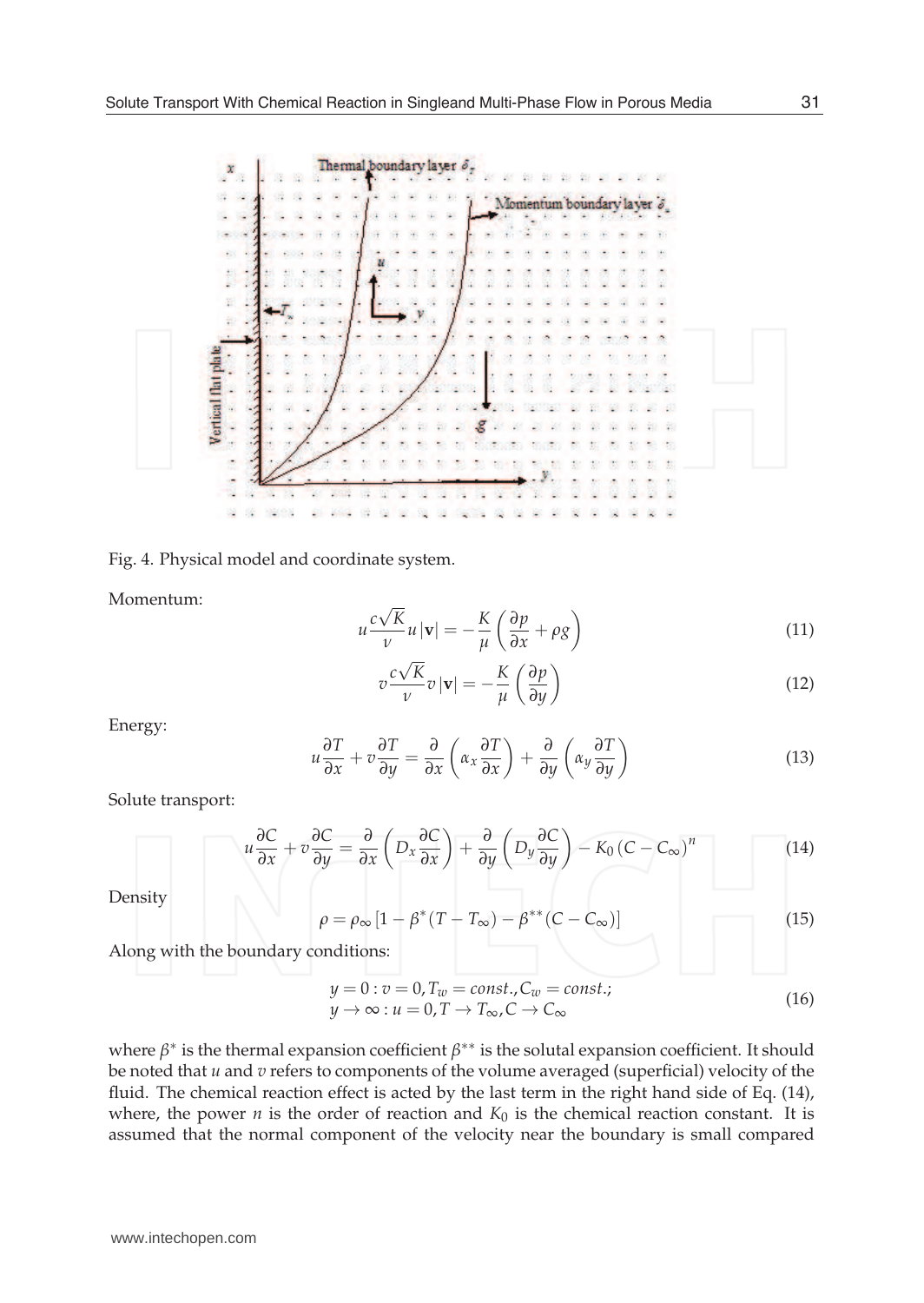with the other component of the velocity and the derivatives of any quantity in the normal direction are large compared with derivatives of the quantity in direction of the wall. Under these assumptions, Eq. (10) remains the same, while Eqs. (11)- (15) become:

$$
u + \frac{c\sqrt{K}}{v}u^2 = -\frac{K}{\mu}\left(\frac{\partial p}{\partial x} + \rho g\right)
$$
 (17)

$$
\frac{\partial p}{\partial y} = 0\tag{18}
$$

$$
u\frac{\partial T}{\partial x} + v\frac{\partial T}{\partial y} = \frac{\partial}{\partial y}\left(\alpha_y \frac{\partial T}{\partial y}\right) \tag{19}
$$

$$
u\frac{\partial C}{\partial x} + v\frac{\partial C}{\partial y} = \frac{\partial}{\partial y}\left(D_y\frac{\partial C}{\partial y}\right) - K_0\left(C - C_\infty\right)^n\tag{20}
$$

Following (Telles & V.Trevisan, 1993), the quantities of  $\alpha_y$  and  $D_y$  are variables defined as  $\alpha_y = \alpha + \gamma d |v|$  and  $D_y = D + \zeta d |v|$  where, *α* and *D* are the molecular thermal and solutal diffusivities, respectively, whereas *γd* |*v*| and *ζd* |*v*| represent dispersion thermal and solutal diffusivities, respectively. This model for thermal dispersion has been used extensively (e.g., (Cheng, 1981; Plumb, 1983; Hong & Tien, 1987; Lai & Kulacki, 1989; Murthy & Singh, 1997) in studies of non-Darcy convective heat transfer in porous media. Invoking the Boussinesq approximations, and defining the velocity components *u* and *v* in terms of stream function *ψ* as:  $u = \frac{\partial \psi}{\partial y}$  and  $v = -\frac{\partial \psi}{\partial x}$ , the pressure term may be eliminated between Eqs. (17) and (18) and one obtains:

$$
\frac{\partial^2 \psi}{\partial y^2} + \frac{c\sqrt{K}}{\nu} \frac{\partial}{\partial y} \left(\frac{\partial \psi}{\partial y}\right)^2 = \left(\frac{Kg\beta^*}{\mu} \frac{\partial T}{\partial y} + \frac{Kg\beta^{**}}{\mu} \frac{\partial C}{\partial y}\right) \rho_\infty
$$
\n(21)

$$
\frac{\partial \psi}{\partial y} \frac{\partial T}{\partial x} - \frac{\partial \psi}{\partial x} \frac{\partial T}{\partial y} = \frac{\partial}{\partial y} \left[ \left( \alpha + \gamma d \frac{\partial \psi}{\partial y} \right) \frac{\partial T}{\partial y} \right]
$$
(22)

$$
\frac{\partial \psi}{\partial y} \frac{\partial C}{\partial x} - \frac{\partial \psi}{\partial x} \frac{\partial C}{\partial y} = \frac{\partial}{\partial y} \left[ \left( D + \zeta d \frac{\partial \psi}{\partial y} \right) \frac{\partial C}{\partial y} \right] - K_0 (C - C_\infty)^n \tag{23}
$$

Introducing the similarity variable and similarity profiles (El-Amin, 2004):

$$
\eta = Ra_x^{1/2} \frac{y}{x}, f(\eta) = \frac{\psi}{\alpha Ra_x^{1/2}}, \theta(\eta) = \frac{T - T_{\infty}}{T_w - T_{\infty}}, \phi(\eta) = \frac{C - C_{\infty}}{C_w - C_{\infty}}
$$
(24)

The problem statement is reduced to:

$$
f'' + 2F_0 Ra_d f' f'' = \theta' + N\phi'
$$
 (25)

$$
\theta'' + \frac{1}{2}f\theta' + \gamma Ra_d \left( f'\theta'' + f''\theta' \right) = 0 \tag{26}
$$

$$
\phi'' + \frac{1}{2} \text{Lef} \phi' + \zeta \text{L} e \text{R} a_d \left( f' \phi'' + f'' \phi' \right) - Sc\lambda \frac{Gc}{\text{R} e_x^2} \phi^{n=0}
$$
\n(27)

As mentioned in (El-Amin, 2004), the parameter  $F_0 = c\sqrt{K}\alpha/\nu d$  collects a set of parameters that depend on the structure of the porous medium and the thermo physical properties of the fluid saturating it,  $Ra_d = Kg\beta^*(T_w - T_\infty)d/\alpha\nu$  is the modified, pore-diameter-dependent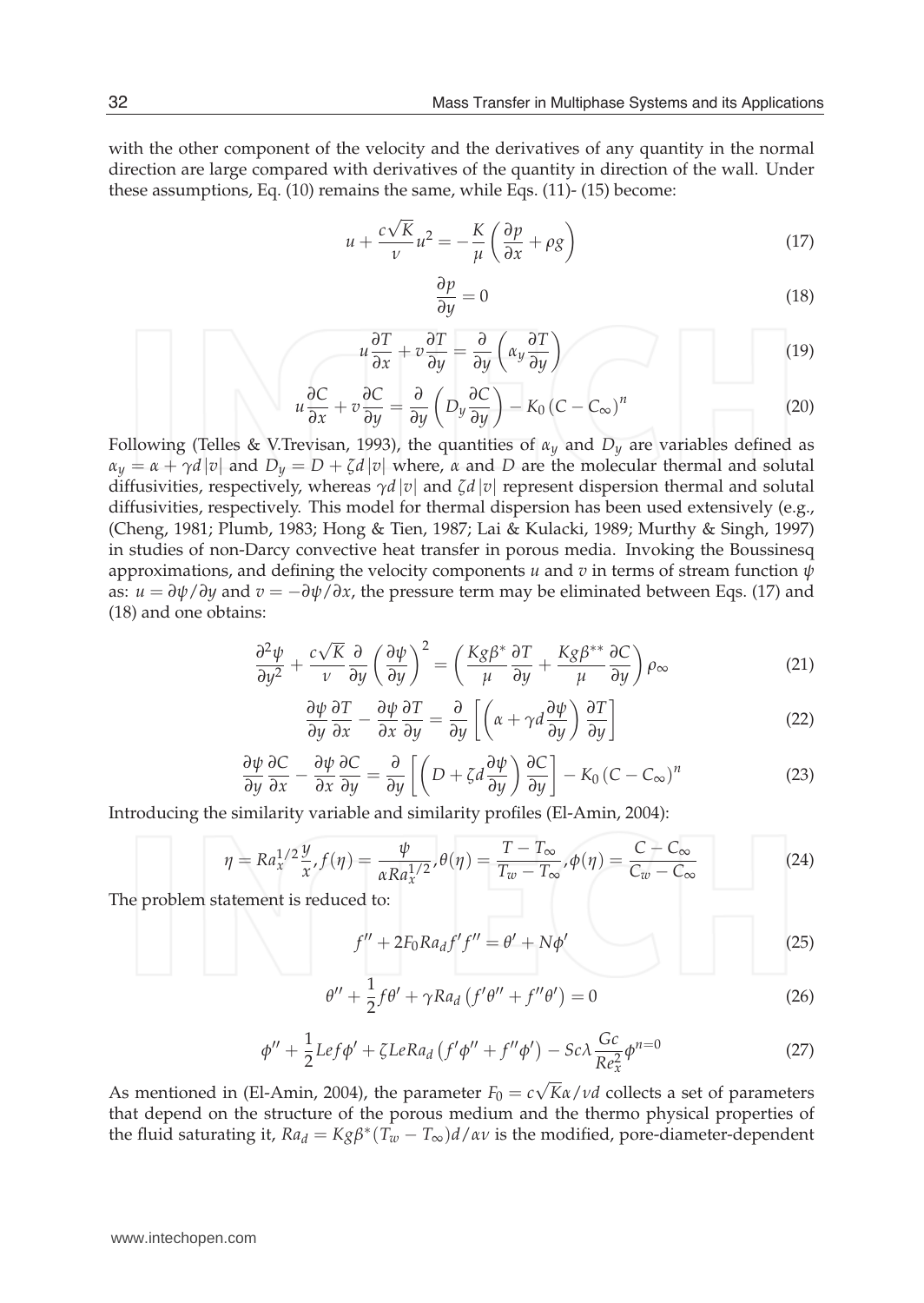Rayleigh number, and  $N = \beta^{**}(C_w - C_\infty)/\beta^* \nu$  is the buoyancy ratio parameter. With analogy to (Mulolani & Rahman, 2000; Aissa & Mohammadein, 2006), we define *Gc* to be the modified Grashof number,  $Re_x$  is local Reynolds number, *Sc* and  $\lambda$  are Schmidt number and non-dimensional chemical reaction parameter defined as  $Gc = \beta^{**}g(C_w - C_\infty)^2x^3/v^2$ ,  $Re_x =$ *u*<sub>*r*</sub>*x*/*ν*, *Sc* = *ν*/*D* and *λ* = *K*<sub>0</sub>*αd*(*C*<sub>*w*</sub> − *C*∞)<sup>*n*−3</sup>/*Kgβ*<sup>\*\*</sup>, where the diffusivity ratio Le (Lewis number) is the ratio of Schmidt number and Prandtl number, and  $u_r = \sqrt{g\beta^*d(T_w - T_\infty)}$  is the reference velocity as defined by (Elbashbeshy, 1997).

Eq. (27) can be rewritten in the following form:

$$
\phi'' + \frac{1}{2} \text{Lef}\phi' + \zeta \text{LeRa}_d \left( f' \phi'' + f'' \phi' \right) - \chi \phi^n = 0 \tag{28}
$$

With analogy to (Prasad et al., 2003; Aissa & Mohammadein, 2006), the non-dimensional chemical reaction parameter  $\chi$  is defined as  $\chi = ScAGc/Re_x^2$ . The boundary conditions then become:

$$
f(0) = 0, \theta(0) = \phi(0) = 1, f'(\infty) = \theta(\infty) = \phi(\infty) = 0
$$
\n(29)

It is noteworthy to state that  $F_0 = 0$  corresponds to the Darcian free convection regime,  $\gamma = 0$ represents the case where the thermal dispersion effect is neglected and  $\zeta = 0$  represents the case where the solutal dispersion effect is neglected. In Eq. (16),  $N > 0$  indicates the aiding buoyancy and  $N < 0$  indicates the opposing buoyancy. On the other hand, from the definition of the stream function, the velocity components become  $u = (\alpha Ra_x / x)f'$  and  $v = -(\alpha Ra_x^{1/2}/2x)[f - \eta f']$ . The local heat transfer rate which is one of the primary interest of the study is given by  $q_w = -k_e(\partial T/\partial y)|_{y=0}$ , where,  $k_e = k + k_d$  is the effective thermal conductivity of the porous medium which is the sum of the molecular thermal conductivity *k* and the dispersion thermal conductivity  $k_d$ . The local Nusselt number  $Nu_x$  is defined as  $Nu_x = q_w x / (T_w - T_\infty) k_e$ . Now the set of primary variables which describes the problem may be replaced with another set of dimensionless variables. This include: a dimension less variable that is related to the process of heat transfer in the given system which may be expressed as  $Nu_x/\sqrt{Ra_x} = -[1 + \gamma Ra_dF'(0)]\theta'(0)$ . Also, the local mass flux at the vertical wall that is given by  $j_w = -D_y(\partial C/\partial y)|_{y=0}$  defines another dimensionless variable that is the local Sherwood number is given by,  $S\dot{h}_x = j_w x / (C_w - C_\infty)D$ . This, analogously, may also define another dimensionless variable as  $Sh_x/\sqrt{Ra_x} = -[1 + \zeta Ra_dF'(0)]\phi'(0)$ .

The details of the effects of all these parameters are presented in (El-Amin et al., 2008). We, however, highlight the role of the chemical reaction on this system. The effect of chemical reaction parameter *χ* on the concentration as a function of the boundary layer thickness *η* and with respect to the following parameters:  $Le = 0.5$ ,  $F_0 = 0.3$ ,  $Ra_d = 0.7$ ,  $\gamma = \zeta = 0.0$ ,  $N = -0.1$  are plotted in Fig.5. This figure indicates that increasing the chemical reaction parameter decreases the concentration distributions, for this particular system. That is, chemical reaction in this system results in the consumption of the chemical of interest and hence results in concentration profile to decrease. Moreover, this particular system also shows the increase in chemical reaction parameter  $\chi$  to enhance mass transfer rates (defined in terms of Sherwood number) as shown in Fig.6. It is worth mentioning that the effects of chemical reaction on velocity and temperature profiles as well as heat transfer rate may be negligible. Figs. 7 and 8 illustrate, respectively, the effect of Lewis number *Le* on Nusselt number and Sherwood number for various with the following parameters set as  $\chi = 0.02$ ,  $Ra<sub>d</sub> = 0.7$ ,  $F<sub>0</sub> = 0.3$ ,  $N = -0.1$ ,  $\gamma = 0.0$ . The parameter  $\zeta$  seems to reduce the heat transfer rates especially with higher *Le* number as shown in Fig. 7. In the case of mass transfer rates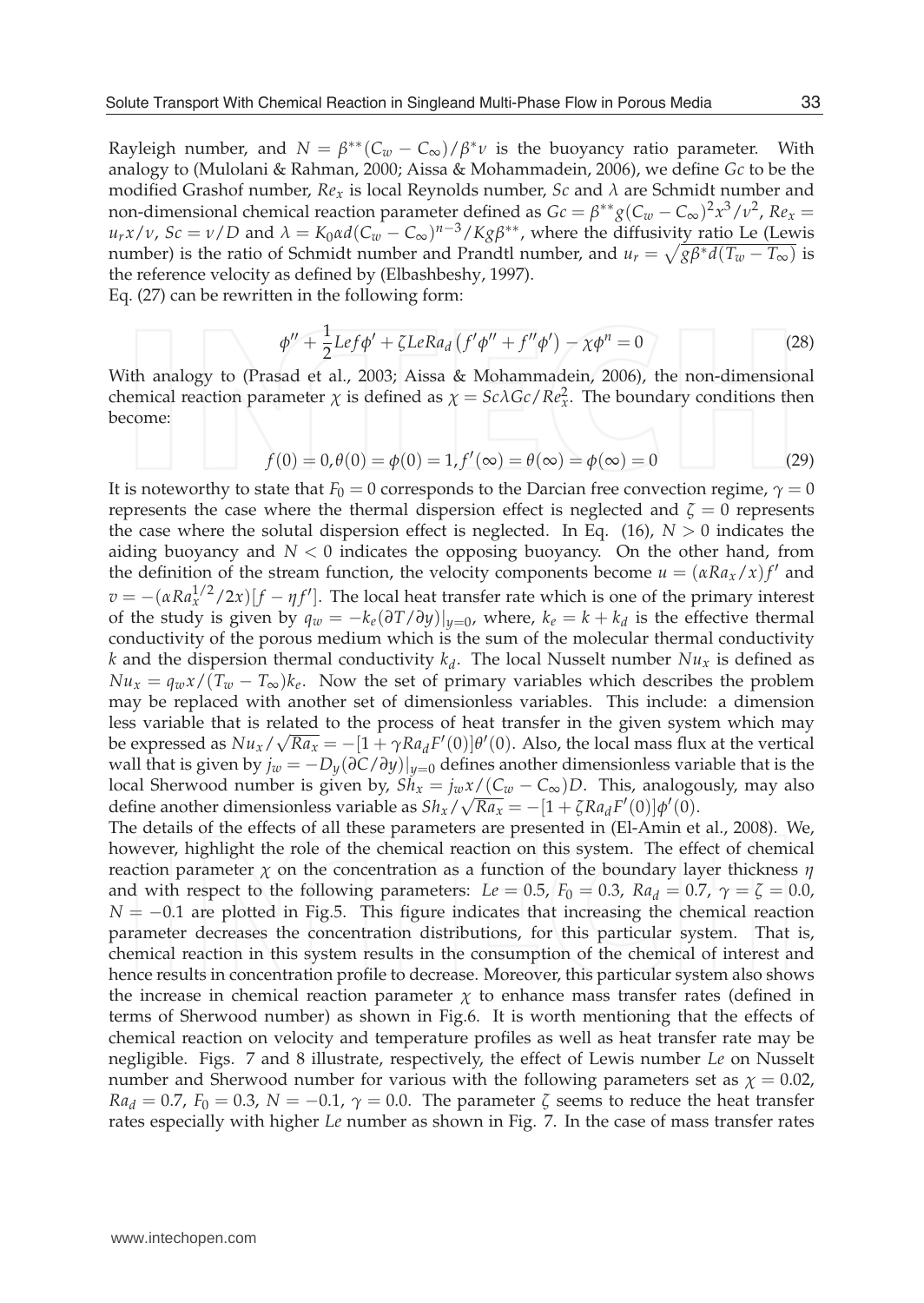

Fig. 5. Variation of dimensionless concentration with similarity space variable *η* for different  $\chi$  (*Le* = 0.5, *F*<sub>0</sub> = 0.3, *Ra*<sub>*d*</sub> = 0.7,  $\gamma$  =  $\zeta$  = 0.0, *N* = −0.1).

(defined in terms of Sherwood number), Fig. 8 illustrates that the parameter *ζ* enhances the mass transfer rate with small values of  $Le \leq 1.55$  and the opposite is true for high values of *Le*> 1.55. This may be explained as follows: for small values of *Le* number, which indicates



Fig. 6. Effect of Lewis number on Sherwood number for various  $\chi$  ( $F_0 = 0.3$ ,  $Ra_d = 0.7$ ,  $\gamma = \zeta = 0.0, N = -0.1$ .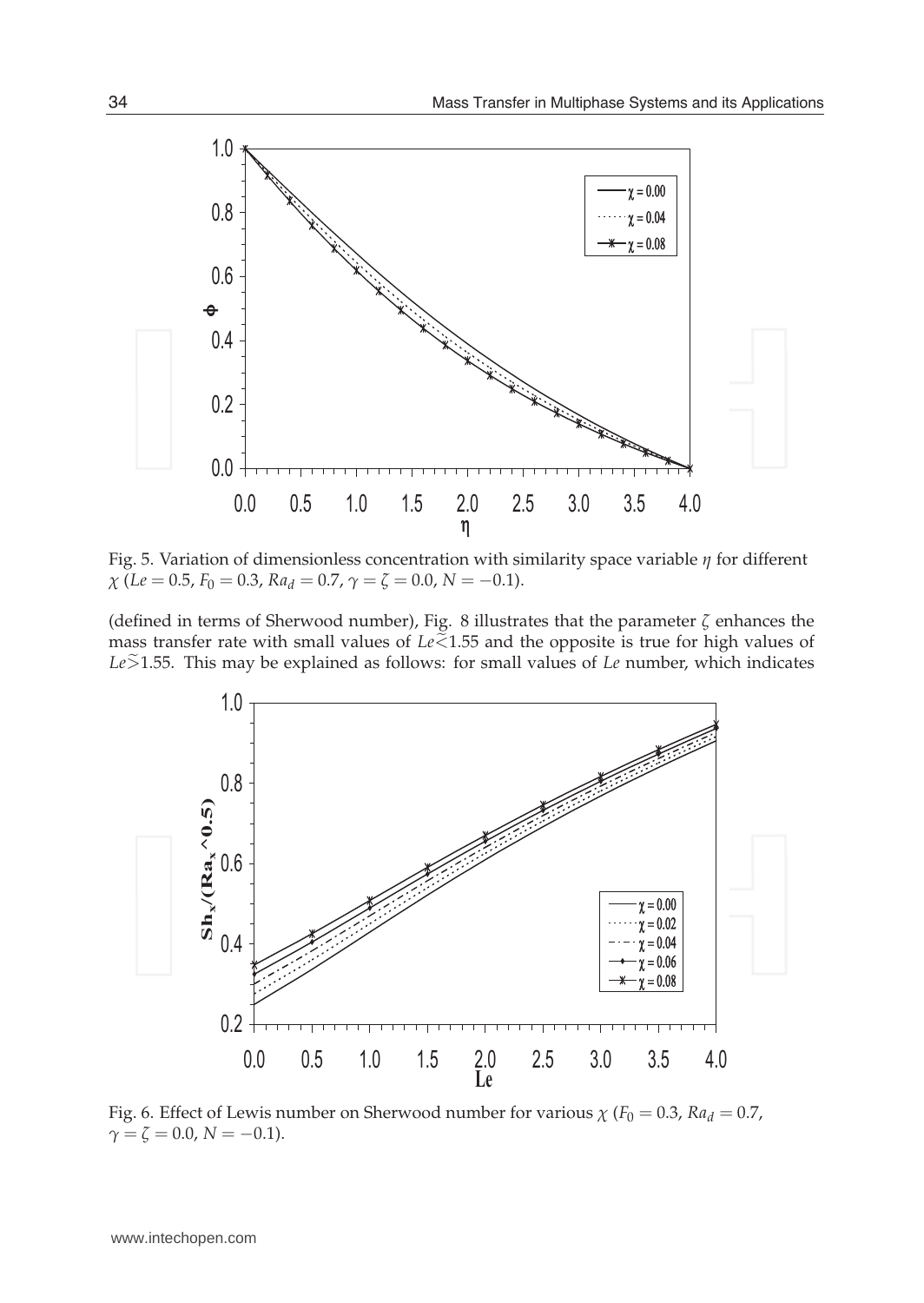

Fig. 7. Variation of Nusselt number with Lewis number for various  $\zeta$  ( $\chi$  = 0.02,  $F_0$  = 0.3,  $Ra_d = 0.7$ ,  $\gamma = 0.0$ ,  $N = -0.1$ ).

that mass dispersion outweighs heat dispersion, the increase in the parameter *ζ* causes mass dispersion mechanism to be higher and since the concentration at the wall is kept constant this increases concentration gradient near the wall and hence increases Sherwood number. As



Fig. 8. Effect of Lewis number on Sherwood number for various  $\zeta$  ( $\chi$  = 0.02,  $F_0$  = 0.3,  $Ra_d = 0.7$ ,  $\gamma = 0.0$ ,  $N = -0.1$ ).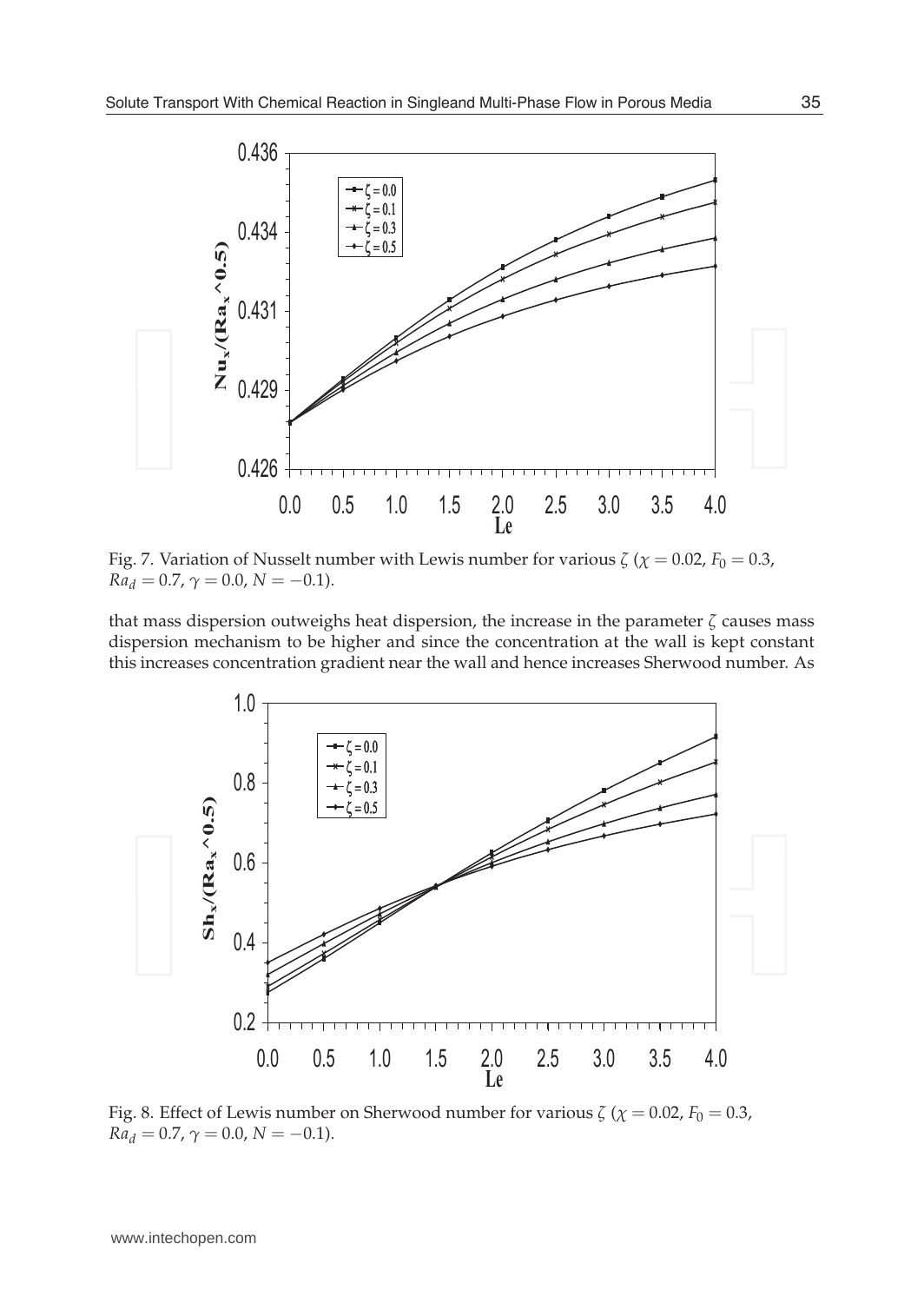

Fig. 9. Variation of Nusselt number with Lewis number for various  $\gamma$  ( $\chi$  = 0.02,  $F_0$  = 0.3,  $Ra_d = 0.7$ ,  $\zeta = 0.0$ ,  $N = -0.1$ ).

*Le* increases (*Le* > 1), heat dispersion outweighs mass dispersion and with the increase in *ζ* concentration gradient near the wall becomes smaller and this results in decreasing Sherwood number. Fig. 9 indicates that the increase in thermal dispersion parameter enhances the heat transfer rates.

## **6. Multi-phase flow modeling**

Multi-phase systems in porous media are ubiquitous either naturally in connection with, for example, vadose zone hydrology, which involves the complex interaction between three phases (air, groundwater and soil) and also in many industrial applications such as enhanced oil recovery (e.g., chemical flooding and *CO*<sup>2</sup> injection), Nuclear waste disposal, transport of groundwater contaminated with hydrocarbon (NAPL, DNAPL), etc. Modeling of Multi-phase flows in porous media is, obviously, more difficult than in single-phase systems. Here we have to account for the complex interfacial interactions between phases as well as the time dependent deformation they undergo. Modeling of compositional flows in porous media is, therefore, necessary to understand a number of problems related to the environment (e.g., *CO*<sup>2</sup> sequestration) and industry (e.g., enhanced oil recovery). For example, *CO*<sup>2</sup> injection in hydrocarbon reservoirs has a double benefit, on the one side it is a profitable method due to issues related to global warming, and on the other hand it represents an effective mechanism in hydrocarbon recovery. Modeling of these processes is difficult because the several mechanisms involved. For example, this injection methodology associates, in addition to species transfer between phases, some substantial changes in density and viscosity of the phases. The number of phases and compositions of each phase depend on the thermodynamic conditions and the concentration of each species. Also, multi-phase compositional flows have varies applications in different areas such as nuclear reactor safety analysis (Dhir, 1994),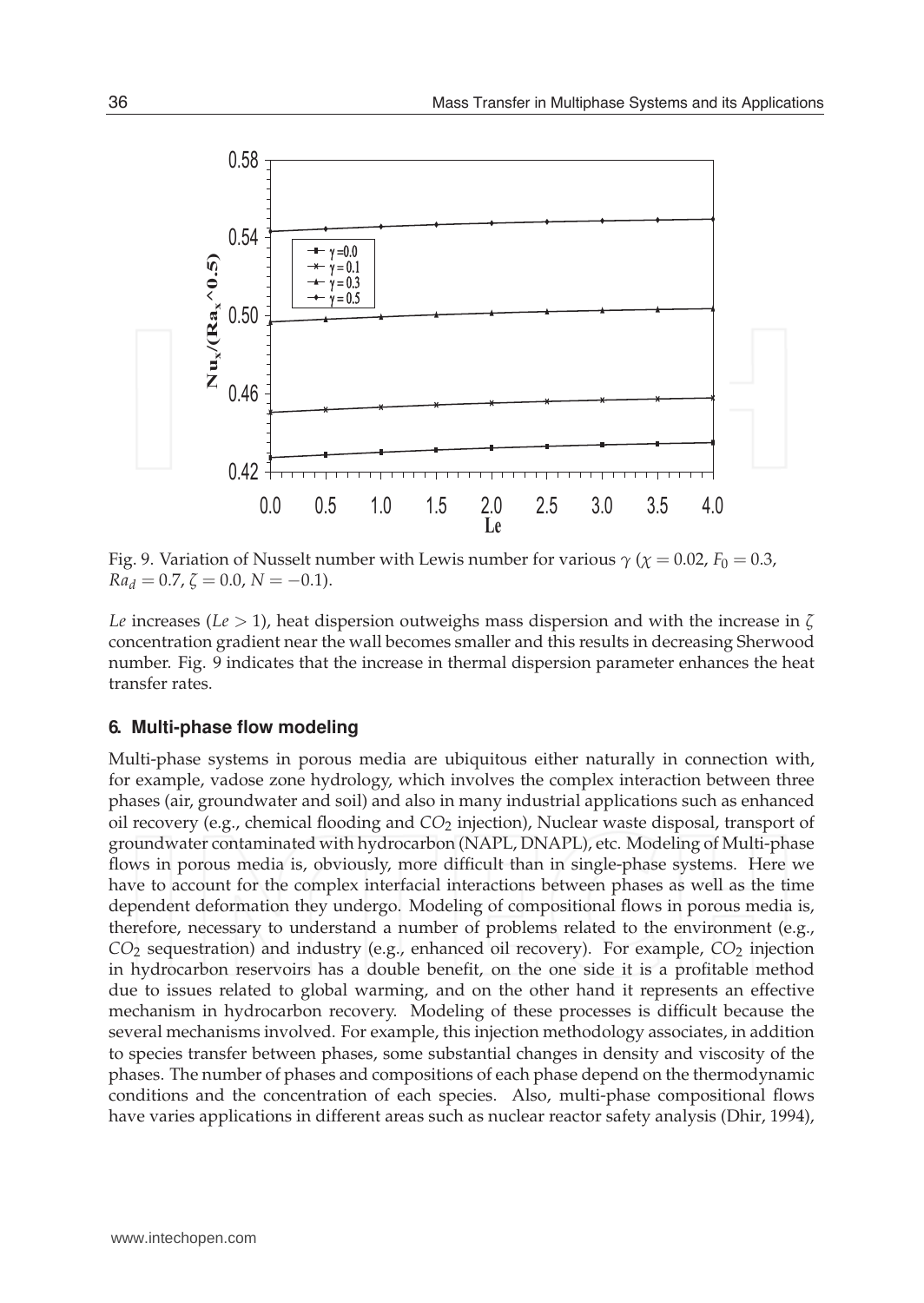high-level radioactive waste repositories (Doughty & Pruess, 1988), drying of porous solids and soils (Whitaker, 1977), porous heat pipes (Udell, 1985), geothermal energy production (Cheng, 1978), etc. The mathematical formulation of the transport phenomena are governed by conservation principles for each phase separately and by appropriate interfacial conditions between various phases. Firstly we give the general governing equations of multi-phase, multicomponent transport in porous media. Then, we provide them in details with analysis for two- and three-phase flows. The incompressible multi-phase compositional flow of immiscible fluids are described by the mass conservation in a phase (continuity equation), momentum conservation in a phase (generalized Darcy's equation) and mass conservation of component in phase (spices transport equation). The transport of *N*-components of multi-phase flow in porous media are described by the molar balance equations. Mass conservation in phase *α* :

$$
\frac{\partial(\phi \rho_{\alpha} S_{\alpha})}{\partial t} = -\nabla \cdot (\rho_{\alpha} u_{\alpha}) + q_{\alpha}
$$
 (30)

Momentum conservation in phase *α*:

$$
u_{\alpha} = -\frac{Kk_{r\alpha}}{\mu_{\alpha}} \left( \nabla p_{\alpha} + \rho_{\alpha} g \nabla z \right)
$$
 (31)

Energy conservation in phase *α*:

$$
\frac{\partial}{\partial t} \left( \epsilon \rho_{\alpha} S_{\alpha} h_{\alpha} \right) + \nabla \cdot \left( \rho_{\alpha} u_{\alpha} h_{\alpha} \right) = \nabla \cdot \left( \epsilon S_{\alpha} k_{\alpha} \nabla T \right) + \bar{q}_{\alpha} \tag{32}
$$

Mass conservation of component *i* in phase *α*:

$$
\frac{\partial(\phi cz_i)}{\partial t} + \nabla \cdot \sum_{\alpha} c_{\alpha} x_{\alpha i} u_{\alpha} = \nabla \cdot (\phi D_{\alpha}^i \nabla (cz_i)) + F_i, \quad i = 1, \cdots, N
$$
\n(33)

where the index  $\alpha$  denotes to the phase.  $S$ ,  $p$ ,  $q$ ,  $u$ ,  $k$ <sub>r</sub>, $\rho$  and  $\mu$  are the phase saturation, pressure, mass flow rate, Darcy velocity, relative permeability, density and viscosity, respectively. *c* is the overall molar density;  $z_i$  is the total mole fraction of  $i^{th}$  component;  $c_\alpha$  is the phase molar densities;  $x_{\alpha i}$  is the phase molar fractions; and  $F_i$  is the source/sink term of the  $i^{t\overline{h}}$  component which can be considered as the phase change at the interface between the phase *α* and other phases; and/or the rate of interface transfer of the component *i* caused by chemical reaction (chemical non-equilibrium).  $D^i_\alpha$  is a macroscopic second-order tensor incorporating diffusive and dispersive effects. The local thermal equilibrium among phases has been assumed,  $(T_\alpha = T, \forall \alpha)$ , and  $k_\alpha$  and  $\bar{q}_\alpha$  represent the effective thermal conductivity of the phase  $\alpha$  and the interphase heat transfer rate associated with phase *α*, respectively. Hence,  $\sum_{\alpha} \bar{q}_{\alpha} = q$ , *q* is an external volumetric heat source/sink (Starikovicius, 2003). The phase enthalpy *kα* is related to the temperature *T* by,  $h_{\alpha} = \int_0^T c_{\rho \alpha} dT + h_{\alpha}^0$ . The saturation  $S_{\alpha}$  of the phases are constrained by, *cpα* and *h* 0 *<sup>α</sup>* are the specific heat and the reference enthalpy oh phase *α*, respectively.

$$
\sum_{\alpha} S_{\alpha} = 1 \tag{34}
$$

One may defined the phase saturation as the fraction of the void volume of a porous medium filled by this fluid phase. The mass flow rate  $q_\alpha$ , describe sources or sinks and can be defined by the following relation (Chen, 2007),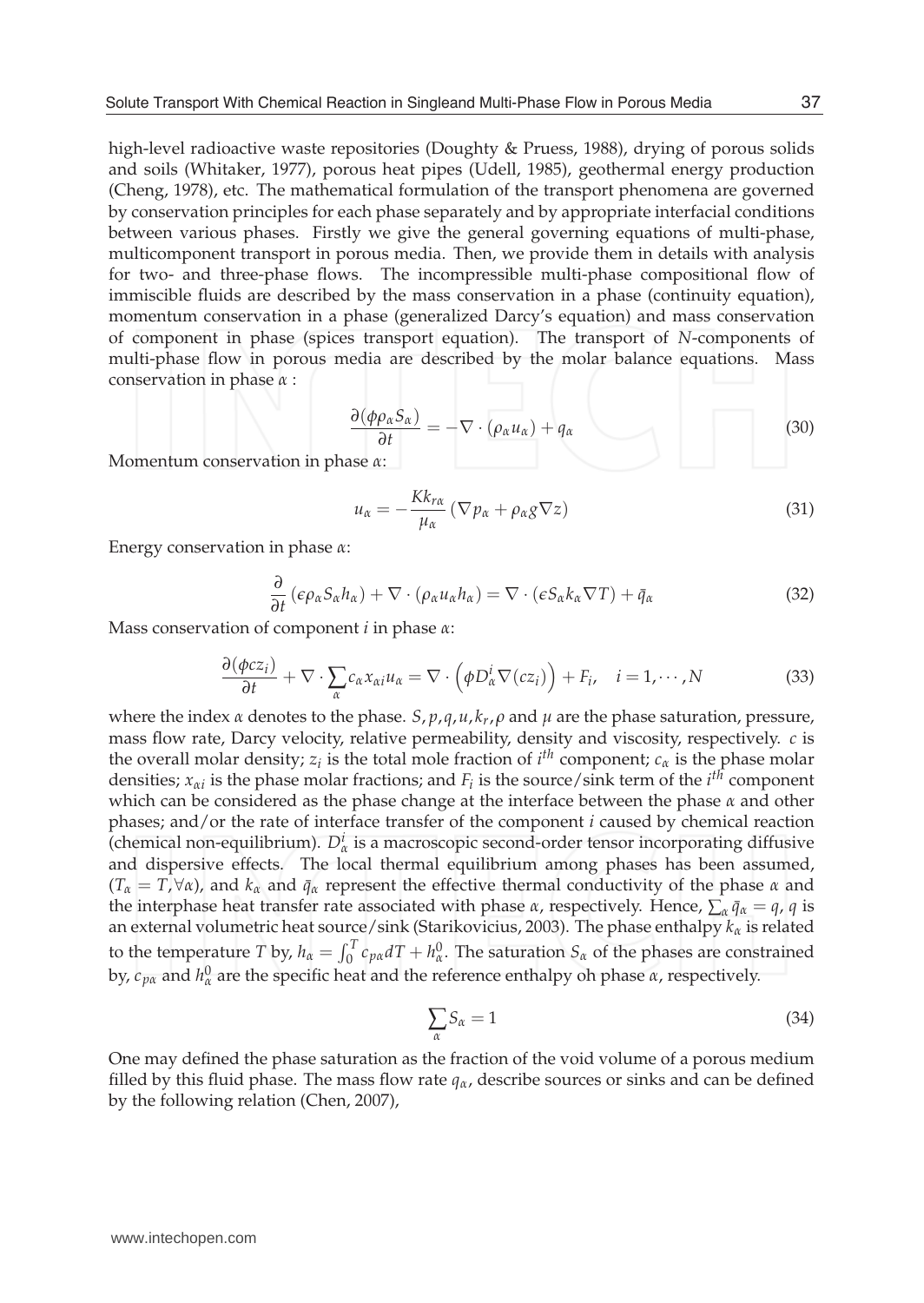$$
q = \sum_{j} \rho^{j} q^{j} \delta(x - x^{j})
$$
\n(35)

$$
q = -\sum_{j} \rho^{j} q^{j} \delta(x - x^{j})
$$
\n(36)

The index *j* represents the points of sources or sinks. Eq. (35) represents sources and  $q<sup>j</sup>$ represents volume of the fluid (with density *ρ j* ) injected per unit time at the points locations  $x^{j}$ , while, Eq. (36) represents sinks and  $q^{j}$  represents volume of the fluid produced per unit time at  $x^j$ .

On the other hand, the molar density of wetting and nonwetting phases is given by,

$$
c_{\alpha} = \sum_{i=1}^{N} c_{\alpha i} \tag{37}
$$

where *cα<sup>i</sup>* is the molar densities of the component *i* in the phase *α*. Therefore, the mole fraction of the component *i* in the respective phase is given as,

$$
x_{\alpha i} = \frac{c_{\alpha i}}{c_{\alpha}}, \quad i = 1, \cdots, N
$$
 (38)

The mole fraction balance implies that,

$$
\sum_{i=1}^{N} x_{\alpha i} = 1\tag{39}
$$

Also, for the total mole fraction of *i th* component,

$$
\sum_{i=1}^{N} z_i = 1
$$
\n(40)

Alternatively, Eq. (32) can be rewritten in the following form,

$$
\frac{\partial}{\partial t}\left(\phi\sum_{\alpha}c_{\alpha}x_{\alpha i}S_{\alpha}\right)+\nabla\cdot\sum_{\alpha}c_{\alpha}x_{\alpha i}u_{\alpha}=\nabla\cdot\left(\phi c_{\alpha}S_{\alpha}D_{\alpha}^{i}\nabla x_{\alpha i}\right)+F_{i}, \quad i=1,\cdots,N\qquad(41)
$$

*F<sup>i</sup>* may be written as,

$$
F_i = \sum_{\alpha} x_{\alpha i} q_{\alpha}, \quad i = 1, \cdots, N \tag{42}
$$

where  $q_\alpha$  is the phase flow rate given by Eqs. (35), (36). From Eqs. (32) and (41), one may deduce,

$$
cz_i = \sum_{\alpha} c_{\alpha} x_{\alpha i} S_{\alpha} = \sum_{\alpha} c_{\alpha i} S_{\alpha}, \quad i = 1, \cdots, N
$$
\n(43)

If one uses the total mass variable *X* of the system (Nolen 1973; Young and Stephenson 1983),

$$
X = \sum_{\alpha} c_{\alpha} S_{\alpha} \tag{44}
$$

Therefore,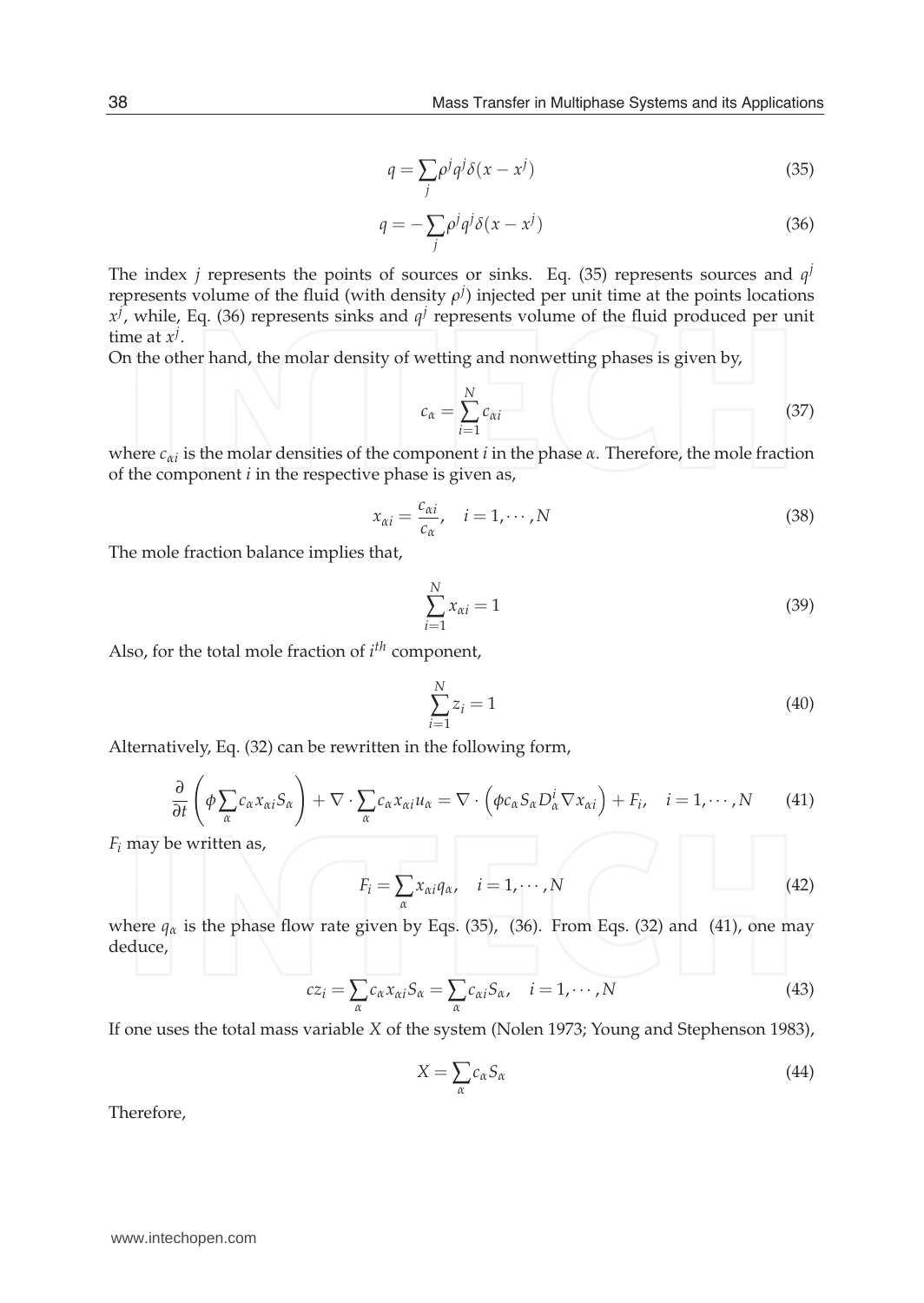$$
1 = \sum_{\alpha} \frac{c_{\alpha} S_{\alpha}}{X} = \sum_{\alpha} C_{\alpha} \tag{45}
$$

where  $C_{\alpha}$  is the mass fraction phase  $\alpha$ , respectively. The quantity,

$$
k_{\alpha} = K k_{r\alpha} \tag{46}
$$

is known as effective permeability of the phase *α*. The relative permeability of a phase is a dimensionless measure of the effective permeability of that phase. It is the ratio of the effective permeability of that phase to the absolute permeability. Also, it is interesting to define the quantities  $m_\alpha$  which is known as mobility ratios of phases  $\alpha$ , respectively are given by,

$$
m_{\alpha} = \frac{k_{\alpha}}{\mu_{\alpha}} \tag{47}
$$

The capillary pressure is the the difference between the pressures for two adjacent phases *α*<sup>1</sup> and *α*2, given as,

$$
p_{c\alpha_1\alpha_2} = p_{\alpha_1} - p_{\alpha_2} \tag{48}
$$

The capillary pressure function is dependent on the pore geometry, fluid physical properties and phase saturations. The two phase capillary pressure can be expressed by Leverett dimensionless function *J*(*S*), which is a function of the normalized saturation *S*,

$$
p_c = \gamma \left(\frac{\phi}{K}\right)^{\frac{1}{2}} J(S) \tag{49}
$$

The *J*(*S*) function typically lies between two limiting (drainage and imbibition) curves which can be obtained experimentally.

#### **6.1 Two-phase compositional flow**

The governing equations of two-phase compositional flow of immiscible fluids are given by, Mass conservation in phase *α*:

$$
\frac{\partial(\phi \rho_\alpha S_\alpha)}{\partial t} = -\nabla \cdot (\rho_\alpha u_\alpha) + q_\alpha \quad \alpha = w, n \tag{50}
$$

Momentum conservation in phase *α*:

$$
u_{\alpha} = -\frac{Kk_{r\alpha}}{\mu_{\alpha}} \left( \nabla p_{\alpha} + \rho_{\alpha} g \nabla z \right) \quad \alpha = w, n \tag{51}
$$

Mass conservation of component *i* in phase *α*:

$$
\frac{\partial(\overline{\phi c z_i})}{\partial t} + \nabla \cdot (c_w x_{wi} u_w + c_n x_{ni} u_n) = F_i, \quad i = 1, \cdots, N
$$
\n(52)

where the index *α* denotes to the wetting (*w*) and non-wetting (*n*), respectively. *S*, *p*, *q*,*u*, *kr*,*ρ* and  $\mu$  are the phase saturation, pressure, mass flow rate, Darcy velocity, relative permeability, density and viscosity, respectively. *c* is the overall molar density; *z<sup>i</sup>* is the total mole fraction of  $i^{th}$  component;  $c_w$ ,  $c_n$  are the wetting- and nonwetting-phase molar densities;  $x_{wi}$ ,  $x_{ni}$  are the wetting- and nonwetting-phase molar fractions; and *F<sup>i</sup>* is the source/sink term of the *i th* component. The saturation  $S_\alpha$  of the phases are constrained by,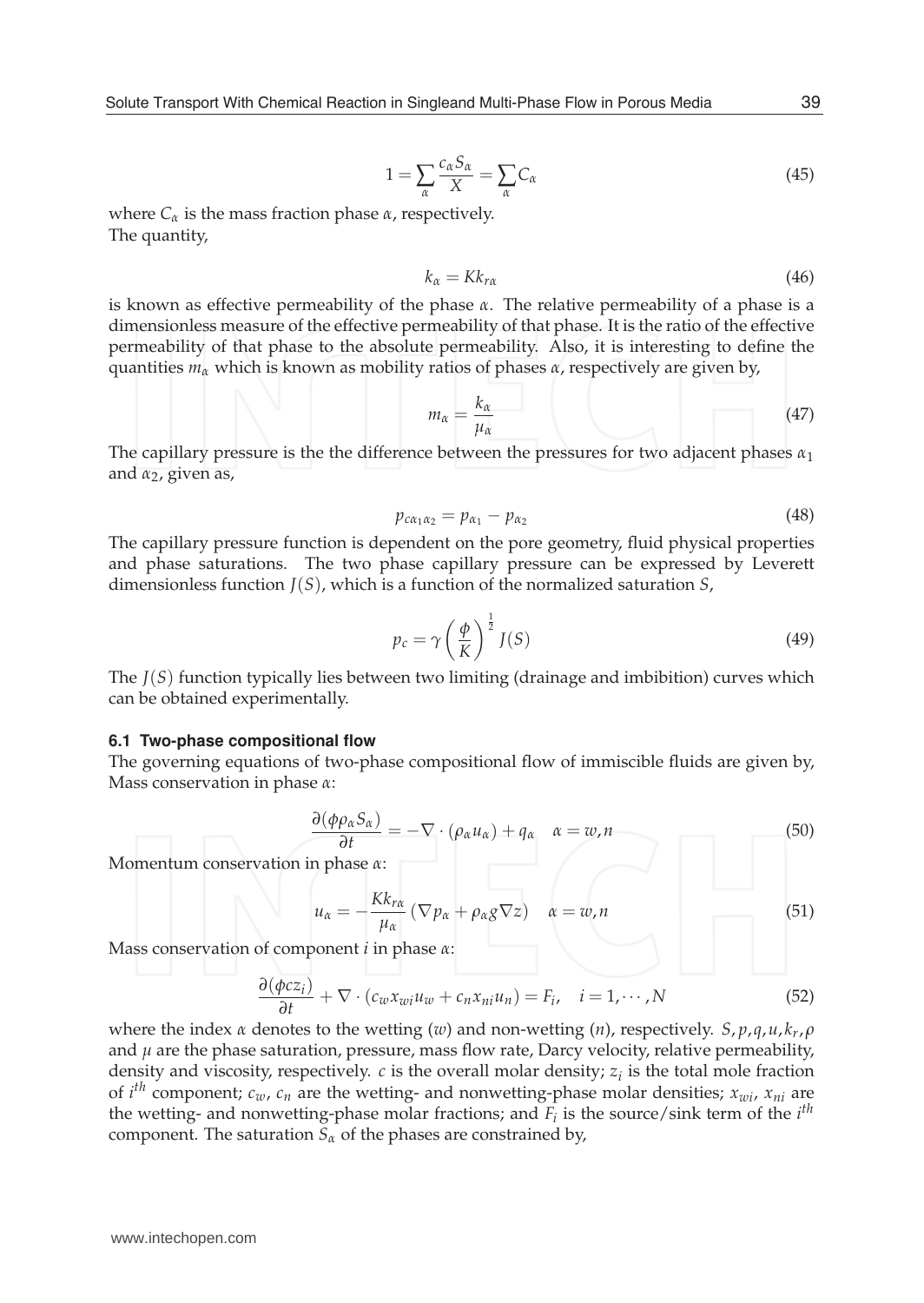

The normalized wetting phase saturation *S* is given by,

$$
S = \frac{S_w - S_{0w}}{1 - S_{nr} - S_{0w}} \quad 0 \le S \le 1
$$
\n(54)

where  $S_{0w}$  is the irreducible (minimal) wetting phase saturation and  $S_{nr}$  is the residual (minimal) non-wetting phase saturation. The expression of relation between the relative permeabilities and the normalized wetting phase saturation *S*, given as,

$$
k_{rw} = k_{rw}^0 S^a \tag{55}
$$

$$
k_{rn} = k_{rn}^0 (1 - S)^b
$$
 (56)

The empirical parameters *a* and *b* can be obtained from measured data either by optimizing to analytical interpretation of measured data, or by optimizing using a core flow numerical simulator to match the experiment.  $k_{rw}^0 = k_{rw}(S = 1)$  is the endpoint relative permeability to water, and  $k_{rn}^0 = k_{rn}(S = 0)$  is the endpoint relative permeability to the non-wetting phase.

For example, for the Corey power-law correlation,  $a = b = 2$ ,  $k_{rn}^0 = 1$ ,  $k_{rw}^0 = 0.6$ , for water-oil system see Fig.10a. Another example of relative permeabilities correlations is LET model which is more accurate than Corey model. The LET-type approximation is described by three empirical parameters L,E and T. The relative permeability correlation for water-oil system has the form,

$$
k_{rw} = \frac{k_{rw}^0 S^{L_w}}{S^{L_w} + E_w (1 - S)^{T_w}}
$$
(57)

and

$$
k_{rn} = \frac{(1-S)^{L_n}}{(1-S)^{L_n} + E_n S^{T_n}}
$$
(58)

The parameter *E* describes the position of the slope (or the elevation) of the curve. Fig. 10b shows LET relative permeabilities with  $L = E = T = 2$  and  $k_{rw}^0 = 0.6$  for water-oil system.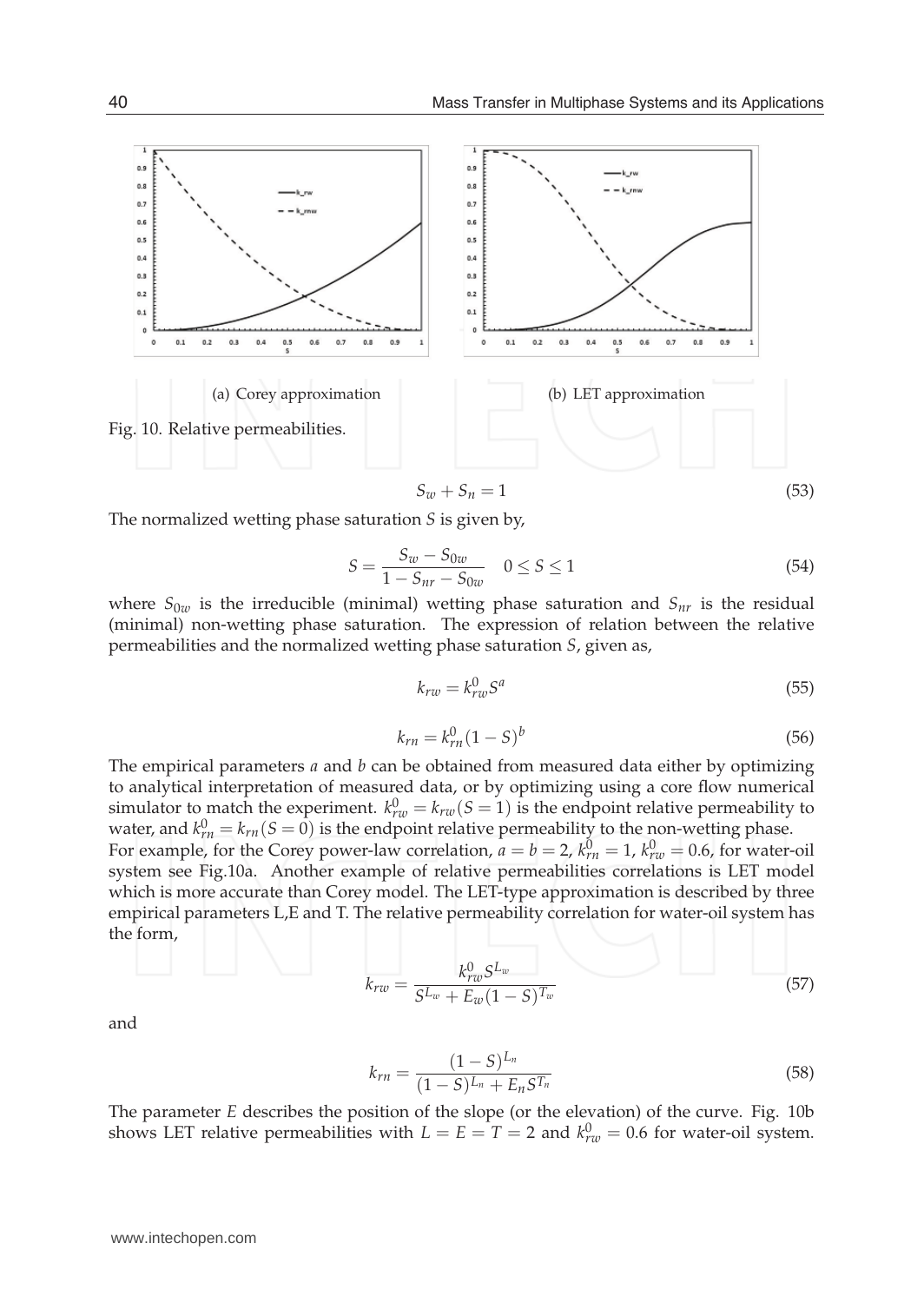

Fig. 11. Capillary pressure as a function of normalized wetting phase saturation.

Also, there are Corey- and LET-correlations for gas-water and gas-oil systems similar to the oil-water system. Correlation of the imbibition capillary pressure data depends on the type of application. For example, for water-oil system, see for example, (Pooladi-Darvish & Firoozabadi, 2000), the capillary pressure and the normalized wetting phase saturation are correlated as,

$$
p_c = -B \ln S \tag{59}
$$

where *B* is the capillary pressure parameter, which is equivalent to  $\gamma\left(\frac{\phi}{K}\right)^{\frac{1}{2}}$ , in the general form of the capillary pressure, Eq. (49), thus,  $B \equiv -\gamma \left(\frac{\phi}{K}\right)^{\frac{1}{2}}$  and  $J(S) \equiv \ln S$ . Note that  $J(S)$  is a scalar non-negative function. Capillary pressure as a function of normalized wetting phase (e.g. water) saturation is shown in Fig. 11. Also, the well known (van Genuchten, 1980; Brooks & Corey, 1964) capillary pressure formulae which can be written as,

$$
p_c = p_0 (S^{-1/m} - 1)^{1-m}, \quad 0 < m < 1 \tag{60}
$$

$$
p_c = p_d S^{-1/\lambda}, \quad 0.2 < \lambda < 3 \tag{61}
$$

where  $p_0$  is characteristic capillary pressure and  $p_d$  is called entry pressure. The capillary pressure  $p_c$  is defined as a difference between the non-wetting and wetting phase pressures,

$$
p_c = p_n - p_w \tag{62}
$$

the total velocity defined as,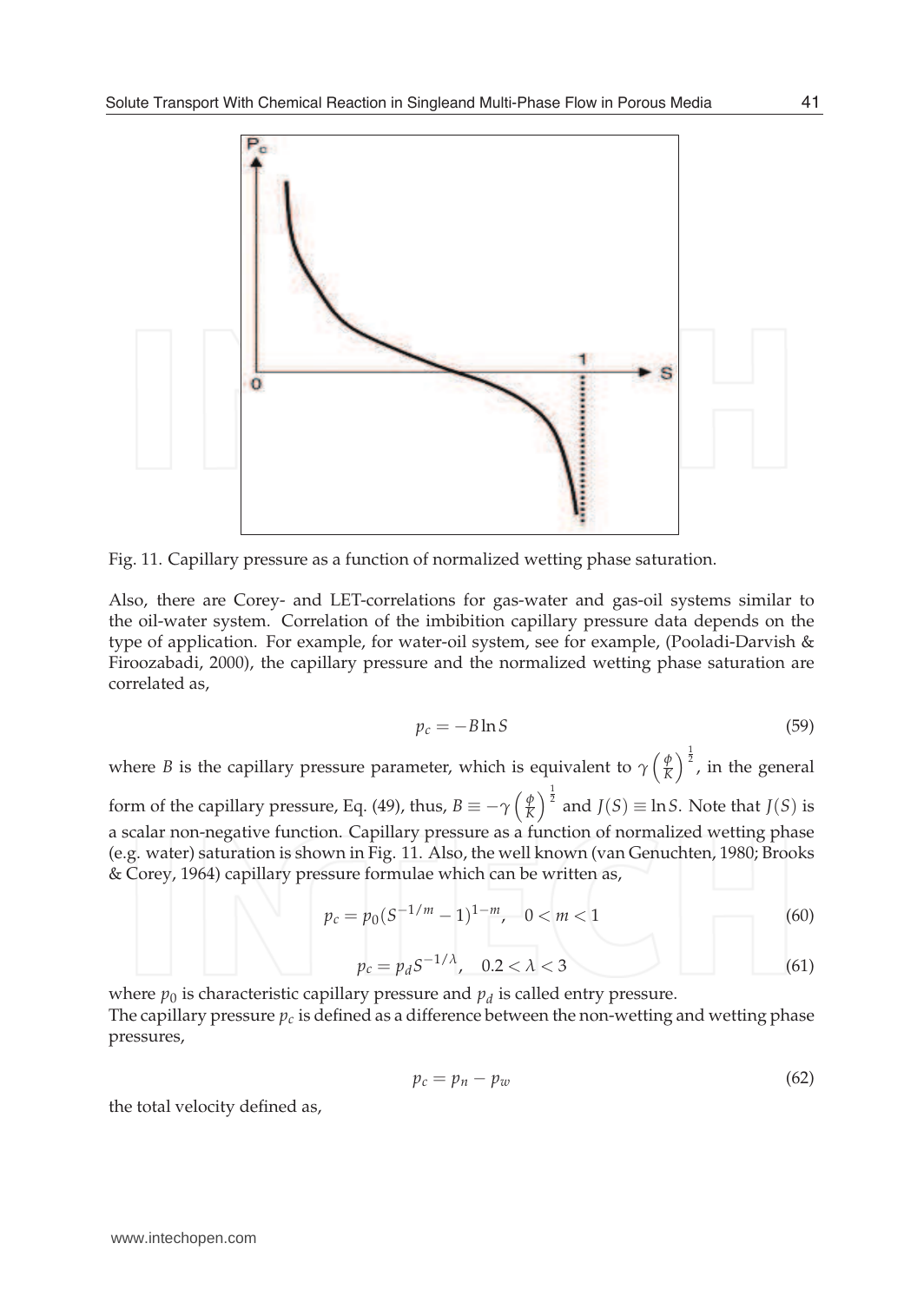$$
u = u_w + u_n \tag{63}
$$

the total mobility is given by,

$$
m(S) = m_w(S) + m_n(S) \tag{64}
$$

the fractional flow functions are,

$$
f_w(S) = \frac{m_w(S)}{m(S)} \qquad f_n(S) = \frac{m_n(S)}{m(S)} \tag{65}
$$

and the density difference is,

$$
\Delta \rho = \rho_n - \rho_w \tag{66}
$$

On the other hand, the molar density of wetting and nonwetting phases is given by,

$$
c_w = \sum_{i=1}^{N} c_{wi}, \quad c_n = \sum_{i=1}^{N} c_{ni}
$$
 (67)

where *cwi* and *cni* are the molar densities of component *i* in the wetting phase and nonwetting phase phases, respectively. Therefore, the mole fraction of component *i* in the respective phase is given as,

$$
x_{wi} = \frac{c_{wi}}{c_w}, \quad x_{ni} = \frac{c_{ni}}{c_n}, \quad i = 1, \cdots, N
$$
\n
$$
(68)
$$

The mole fraction balance implies that,

$$
\sum_{i=1}^{N} x_{wi} = 1, \quad \sum_{i=1}^{N} x_{ni} = 1
$$
\n(69)

Also, for the total mole fraction of *i th* component,

$$
\sum_{i=1}^{N} z_i = 1\tag{70}
$$

Alternatively, Eq. (52) can be rewritten in the following form,

$$
\frac{\partial}{\partial t} \left[ \phi \left( c_w x_{wi} S_w + c_n x_{ni} S_n \right) \right] + \nabla \cdot \left( c_w x_{wi} u_w + c_n x_{ni} u_n \right) = F_i, \quad i = 1, \cdots, N
$$
 (71)

 $F_i$  may be written as,

$$
F_i = x_{wi} q_w + x_{ni} q_n, \quad i = 1, \cdots, N
$$
\n(72)

where  $q_w$  and  $q_n$  are wetting phase and nonwetting phase phase flow rate, respectively. From Eqs. (32) and (72), one may deduce,

$$
cz_i = c_w x_{wi} S_w + c_n x_{ni} S_n = c_{wi} S_w + c_{ni} S_n, \quad i = 1, \cdots, N
$$
\n
$$
(73)
$$

If one uses the total mass variable *X* of the system (Nolen, 1973; Young & Stephenson, 1983),

$$
X = c_w S_w + c_n S_n \tag{74}
$$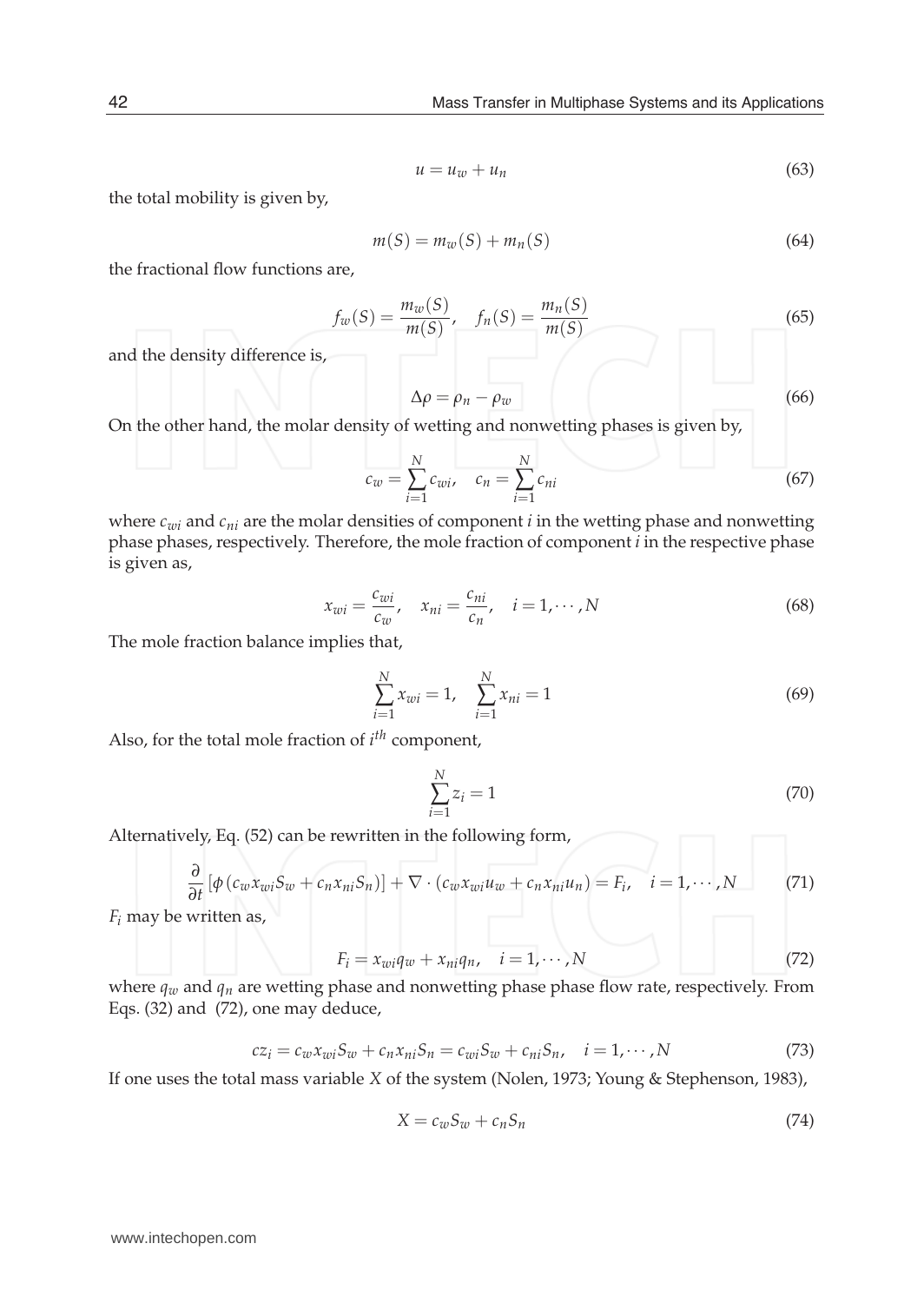Therefore,

$$
1 = \frac{c_w S_w}{X} + \frac{c_w S_n}{X} = C_w + C_n \tag{75}
$$

where  $C_w$  and  $C_n$  are mass fractions of wetting- and nonwetting-phase of the system, respectively. It is noted that,

$$
C_w = 1 - C_n \tag{76}
$$

The total mole fraction of *i th* component, *z<sup>i</sup>* , in terms of one phase (wetting phase) mass fraction and the wetting- and nonwetting-phase molar fractions, is given by,

$$
z_i = C_w x_{wi} + (1 - C_w) x_{ni}, \quad i = 1, \cdots, N
$$
 (77)

The pressure equation can be obtained, using the concept of volume-balance, as follows,

$$
-\phi C_f \frac{\partial p}{\partial t} + \sum_{i=1}^N \bar{V}_i \nabla \cdot (c_w x_{wi} u_w + c_n x_{ni} u_n) = \sum_{i=1}^N \bar{V}_i F_i, \quad i = 1, \cdots, N
$$
 (78)

where  $C_f$  is the total fluid compressibility and  $V_i$  is the total partial molar volume of the  $i^{th}$ component. The distribution of the each component inside the two phases is restricted to the stable thermodynamic equilibrium in terms of phases' fugacities, *fwi* and *fni* of the *i th* component. The stable thermodynamic equilibrium is given by minimizing the Gibbs free energy of the system Bear (1972); Chen (2007),

$$
f_{wi}(p_w, x_{w1}, x_{w2}, \cdots, x_{wN}) = f_{ni}(p_n, x_{n1}, x_{n2}, \cdots, x_{nN}), \quad i = 1, \cdots, N
$$
 (79)

The fugacity of the *i th* component is defined by,

$$
f_{\alpha i} = p_{\alpha} x_{oi} \phi_{\alpha i}, \quad \alpha = w, n, \quad i = 1, \cdots, N
$$
\n(80)

 $\phi_{\alpha i}$ ,  $\alpha = w$ , *n* is the fugacity coefficient of the *i*<sup>th</sup> component which will be defined below. The phase and volumetric behaviors, including the calculations of the fugacities, are modeled using the Peng-Robinson equation of state (Peng & Robinson, 1976). Introducing the pressure of the phase, *p*/*alpha*, which is given by Peng-Robinson two-parameter equation of state as,

$$
p_{\alpha} = \frac{RT}{V_{\alpha} - b_{\alpha}} - \frac{a_{\alpha}(T)}{V_{\alpha}(V_{\alpha} + b_{\alpha}) + b_{\alpha}(V_{\alpha} - b_{\alpha})}, \quad \alpha = w, n
$$
\n(81)

$$
a_{\alpha} = \sum_{i=1}^{N} \sum_{j=1}^{N} x_{i\alpha} x_{j\alpha} (1 - \kappa_{ij}) \sqrt{a_i a_j}, \quad b_{\alpha} = \sum_{j=1}^{N} x_{i\alpha} b_j, \quad \alpha = w, n
$$
\n(82)

where *R* is the universal gas of constant, *T* is the temperature, *Vα* is the molar volume of the phase *α*,  $κ_{ij}$  is a binary interaction parameter between the components *i* and *j*, *a*<sub>*i*</sub> and *a*<sub>*i*</sub> are empirical factor for the pure component *i* given by,

$$
a_i = \Pi_{ia} \alpha_i \frac{R^2 T_{ic}^2}{p_{ic}}, \quad b_i = \Pi_{ib} \frac{R T_{ic}}{p_{ic}}, \quad i = 1, \cdots, N
$$
 (83)

 $T_{ic}$  and  $p_{ic}$  are the critical temperature and pressure,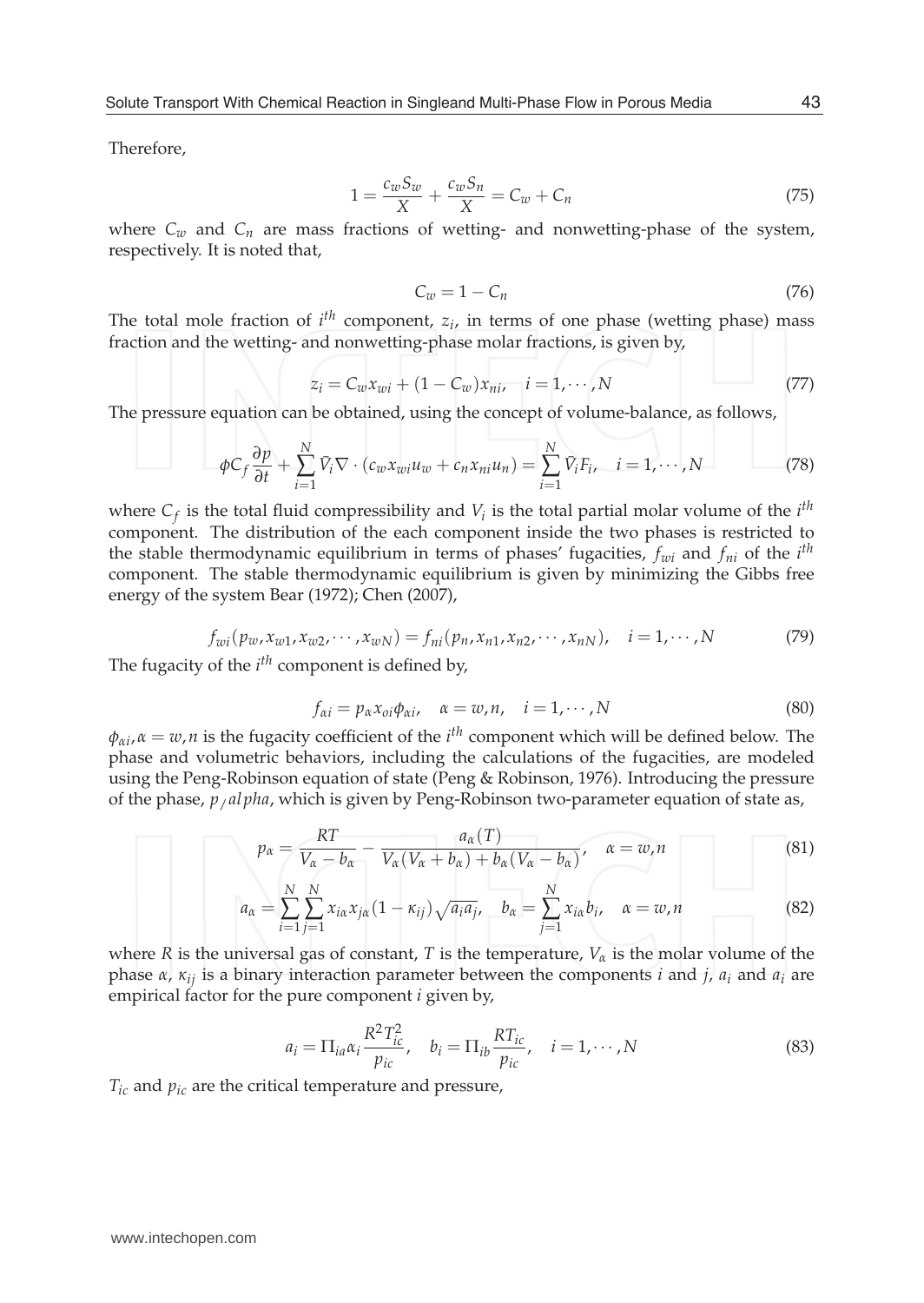$$
\Pi_{ia} = 0.45724, \quad \Pi_{ib} = 0.077796, \quad \alpha_i = \left(1 - \lambda_i \left[1 - \sqrt{\frac{T}{T_{ic}}}\right]\right)^2, \n\lambda_i = 0.37464 + 1.5432\omega_i - 0.26992\omega_i^2, \quad i = 1, \dots, N
$$
\n(84)

Eq. (72) can be rewritten in the following cubic form,

$$
Z_{\alpha}^{3} - (1 - B_{\alpha})Z_{\alpha}^{2} + (A_{\alpha} - 2B_{\alpha} - 3B_{\alpha}^{2})Z_{\alpha} - (A_{\alpha}B_{\alpha} - B_{\alpha}^{2} - B_{\alpha}^{2}) = 0, \quad \alpha = w, n
$$
 (85)

where  $Z_{\alpha}$  is the compressibility factor given by,

$$
Z_{\alpha} = \frac{b_{\alpha} V_{\alpha}}{RT}, \quad \alpha = w, n \tag{86}
$$

(Chen, 2007) explained how to solve the cubic algebraic equation, Eq. (64). The fugacity  $\alpha$  coefficient  $\phi_{\alpha i}$  of the *i<sup>th</sup>* component is defined in terms of the compressibility factor  $Z_{\alpha}$  as,

$$
\ln \phi_{\alpha i} = \frac{b_i}{b_{\alpha}} (Z_{\alpha} - 1) - \ln(Z_{\alpha} - B_{\alpha}) - \frac{A_{\alpha}}{2\sqrt{2}B_{\alpha}} \left(\frac{2}{a_{\alpha}} \sum_{j=1}^{N} x_{j\alpha} (1 - \kappa_{ij}) \sqrt{a_i a_j} - \frac{b_i}{b_{\alpha}}\right) \cdot \ln \left(\frac{Z_{\alpha} + (1 + \sqrt{2})B_{\alpha}}{Z_{\alpha} - (1 - \sqrt{2})B_{\alpha}}\right)
$$
(87)

Deriving of this equation can be found in details in (Chen, 2007).

Using Eqs. (51)- (53) and (62)- (65) with some mathematical manipulation one can find,

$$
\frac{\partial(\phi \rho_w S_w)}{\partial t} = -\nabla \cdot \rho_w f_w(S) \left\{ K m_n(S) \left( \frac{d\rho_c}{dS_w} \nabla S_w - \Delta \rho g \nabla z \right) + u \right\} + q_w \tag{88}
$$

Alternatively, in terms of pressure the flow equations may be rewritten in the form,

$$
\frac{\partial(\phi \rho_w S_w)}{dp_c} \left( \frac{\partial p_n}{\partial t} - \frac{\partial p_w}{\partial t} \right) = \nabla \cdot \rho_w \left\{ \frac{K k_{rw}}{\mu_w} \left( \nabla p_w - \rho_w g \nabla z \right) \right\} + q_w \tag{89}
$$

$$
\frac{\partial(\phi\rho_n(1-S_w))}{dp_c}\left(\frac{\partial p_n}{\partial t}-\frac{\partial p_w}{\partial t}\right)=\nabla\cdot\rho_n\left\{\frac{Kk_{rn}}{\mu_n}\left(\nabla p_n-\rho_n g\nabla z\right)\right\}+q_n\tag{90}
$$

Both models, Eq. (88) and Eqs. (89)- (90) are used intensively especially in the field of oil reservoir simulations.

## **6.2 Three-phase compositional flow**

In three-phase compositional flow the governing equations will not has a big difference from the two-phase case. In this section we introduce the main points which distinguish the three-phase flow. On the other hand, we consider the black oil model as an example of the three-phase compositional flow instead of considering the general case to investigate such kind of complex flow. The black oil model is water-oil-gas system such that water represents the aqueous phase and oil represents oleic phase. The hydrocarbon in a reservoir is almost consists of oil and gas. Water is being naturally in the reservoir or injected in the secondary stage of oil recovery. Also, gas may be found naturally or/and injected as *CO*<sub>2</sub> injection for the enhanced oil recovery stage. The governing equations may be extended to the three-phase flow. The generalized Darcy's law with mass transfer equations will remain the same as in Eqs. (30) and (31) with considering  $\alpha = w, o, g$ , thus each phase is represented by two equations, continuity and momentum. The index *α* denotes to the water (*w*), oil (*o*) and gas (*g*), respectively. The solute transport equations is modified to suite the three-phase compositional flow as follow,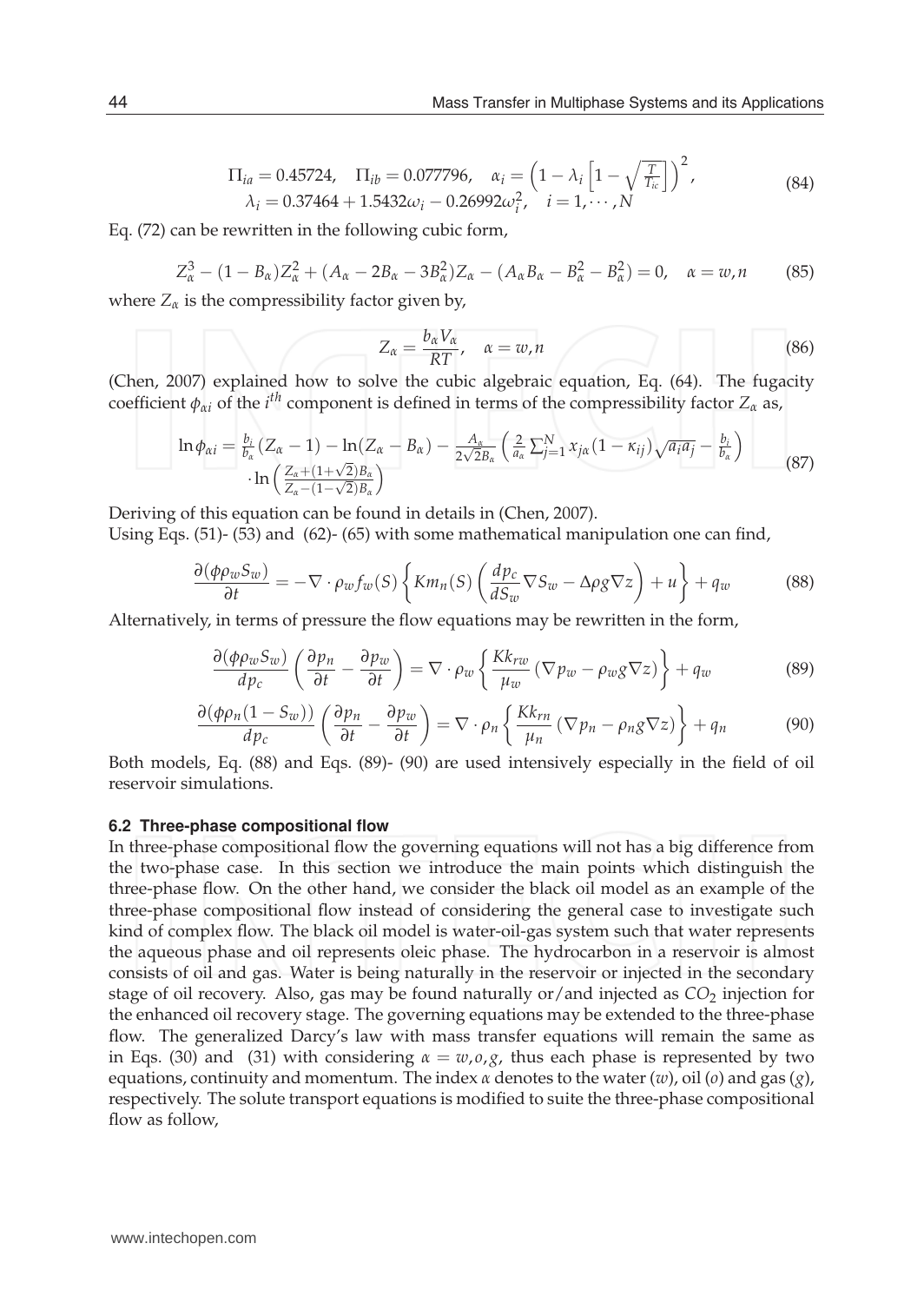$$
\frac{\partial(\phi cz_i)}{\partial t} + \nabla \cdot \left( c_w x_{wi} u_w + c_o x_{oi} u_o + c_g x_{gi} u_g \right) = F_i, \quad i = 1, \cdots, N
$$
\n(91)

or

$$
\frac{\partial}{\partial t}\left[\phi\left(c_{w}x_{wi}S_{w}+c_{o}x_{oi}S_{o}+c_{g}x_{gi}S_{g}\right)\right]+\nabla\cdot\left(c_{w}x_{wi}u_{w}+c_{o}x_{oi}u_{o}+c_{g}x_{gi}u_{g}\right)=\n\begin{array}{c}\n x_{wi}q_{w}+x_{oi}q_{o}+x_{gi}q_{g}, & i=1,\cdots,N\n\end{array} \tag{92}
$$

Following (Stone, 1970; 1973) we assume that the water-oil and oil-gas relative permeabilities are given as the two-phase case,

$$
k_{rw}(S_w) = k_{rw}^0 \left(\frac{S_w - S_{wc}}{1 - S_{wc} - S_{orw}}\right)^{n_w}
$$
\n(93)

$$
k_{rg}(S_g) = k_{rg}^0 \left( \frac{S_g - S_{gr}}{1 - S_{wc} - S_{org} - S_{gr}} \right)^{n_g}
$$
(94)

where *Swc* is the connate water saturation, *Sorg* is the residual oil saturation to gas, *Sorw* is the residual oil saturation to water,  $S_{gr}$  is the residual gas saturation to water.  $S_w = 1 - S_{orw}$ . The intermediate-wetting phase (oil phase) relative permeabilities are given by,

$$
k_{row}(S_w) = k_{row}^0 \left(\frac{1 - S_w - S_{orw}}{1 - S_{wc} - S_{orw}}\right)^{n_{ow}}
$$
(95)

$$
k_{rog}(S_g) = k_{rog}^0 \left( \frac{1 - S_{wc} - S_{org} - S_g}{1 - S_{wc} - S_{org} - S_{gr}} \right)^{n_{og}}
$$
(96)

The intermediate-wetting phase relative permeability is given by,

$$
k_{ro}(S_w, S_g) = \frac{k_{row}k_{rog}}{k_{norm}}
$$
\n(97)

*knorm* may be setting as one or given by another formula as in the literature which will not mention here for breif.

#### **6.3 Numerical methods for multi-phase flow**

Much progress in the last three decades in numerical simulation of multi-phase flow with compositional and chemical effect. Both first-order finite difference and finite volume methods are used. First-order finite difference schemes has numerical dispersion issue, while the first-order finite volume has powerful features when used for two-phase flow simulation (Leveque, 2002). However, the later one has some limitations when applied to fractured media (Monteagudo & Firoozabadi, 2007). Also, higher-order methods have less numerical dispersion and more accurate flow field calculations than the first-order methods. The combined mixed-hybrid finite element (MHFE) and discontinuous Galerkin (DG) methods have been used to simulate two-phase flow by (Hoteit & Firoozabadi, 2005; 2006; Mikyska & Firoozabadi, 2010). In the combined MHFE-DG methods, MHFE is used to solve the pressure equation with total velocity, and DG method is used to solve explicitly the species transport equations. Therefore, the parts are coupled using scheme such as the iterative IMplicit Pressure and Explicit Concentration (IMPEC) scheme. Also, (Sun et al., 2002) have used combined MHFE-DG methods to miscible displacement problems in porous media.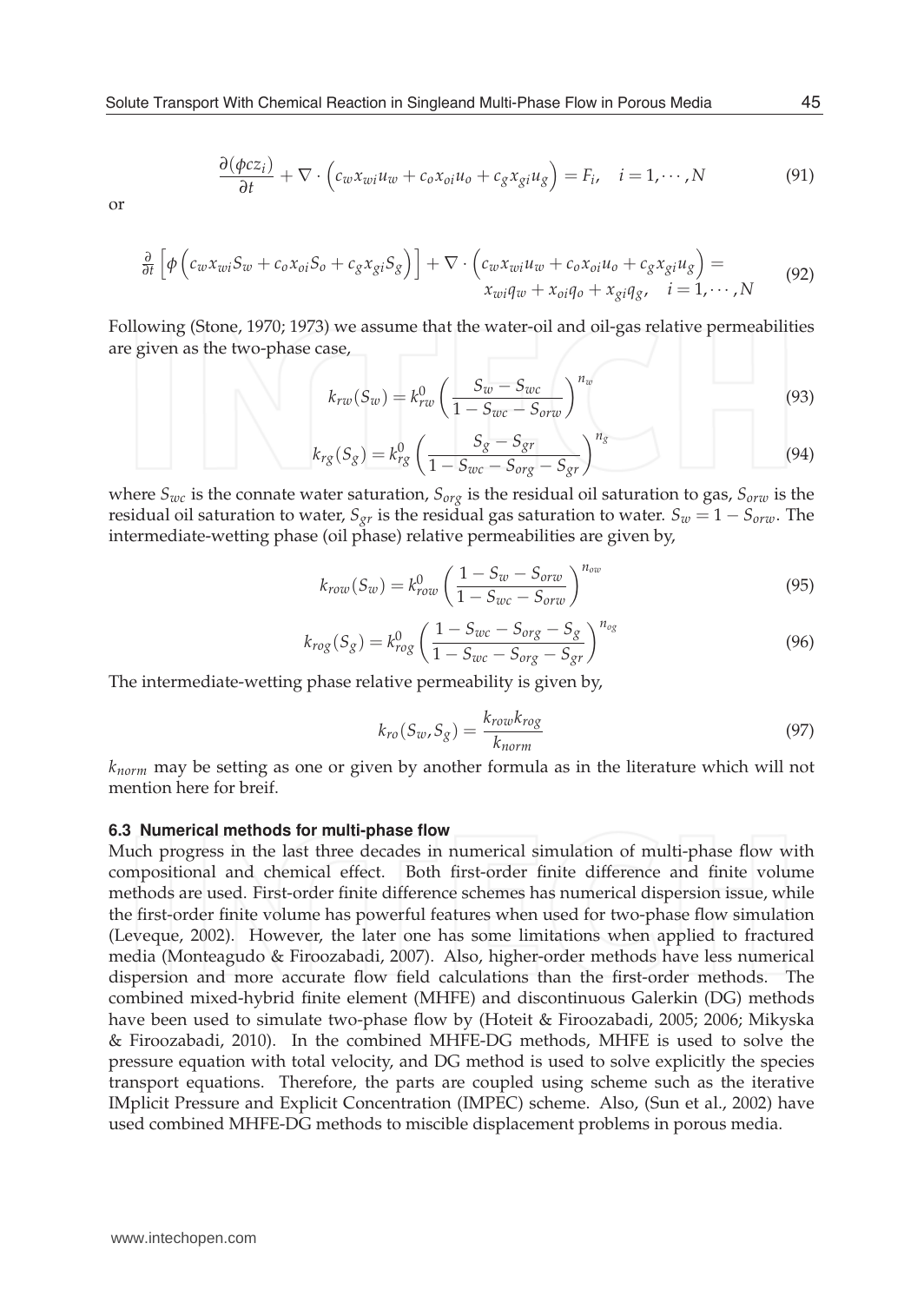The DG method (Wheeler, 1987; Sun & Wheeler, 2005a;b; 2006) is derived from variational principles by integration over local cells, thus it is locally mass conservative by construction. In addition, the DG method has low numerical diffusion because higher-order approximations are used within cells and the cells interfaces are weakly enforced through the bilinear form. DG method is efficiently implementable on unstructured and nonconforming meshes.

The MHFE methods are based on a variational principle expressing an equilibrium or saddle point condition that can be satisfied locally on each element (Brezzi & Fortin, 1991). It has an indefinite linear system of equations for pressure (scalar) and the total velocity (vector) but they definitized by appending as extra degrees of freedom the average pressures at the element edges.

## **7. References**

- Aissa, W. A. & Mohammadein, A. A. (2006). Chemical reaction effects on combined forced and free convection flow of water at 4 c past a semi-infinite vertical plate, *J. Eng. Sci. Assiut Univ.* 34: 1225–1237.
- Bear, J. (1972). *Dynamics of Fluids in Porous Media*, Elsevier, New York.
- Brezzi, F. & Fortin, M. (1991). *Mixed and hybrid finite element methods*, Springer–Verlag, New York.
- Brooks, R. H. & Corey, A. T. (1964). Hydraulic properties of porous media, *Hydrology Papers* 3. Chen, Z. (2007). *Reservoir simulation: mathematical techniques in oil recovery*, SIAM, USA.
- Cheng, P. (1978). Heat transfer in geothermal systems, *Advances in Heat Transfer* 14: 1–105.
- Cheng, P. (1981). Thermal dispersion effects on non-darcy convection flows in a saturated porous medium, *Lett. Heat Mass Transfer* 8: 267–270.
- Dhir, V. K. (1994). Boiling and two-phase flow in porous media, *Annu. Rev. Heat Transfer* 5: 303–350.
- Doughty, C. & Pruess, K. (1988). A semianalytical solution for heat-pipe effects near high-level nuclear waste packages buried in partially saturated geological media, *Int. J. Heat Mass Transfer* 31: 79–90.
- El-Amin, M. F. (2004). Double dispersion effects on natural convection heat and mass transfer in non-darcy porous medium, *Appl. Math. Comp.* 156: 1–17.
- El-Amin, M. F., Aissa, W. A. & Salama, A. (2008). Effects of chemical reaction and double dispersion on non-darcy free convection heat and mass transfer, *Transport in Porous Media* 75: 93–109.
- Elbashbeshy, E. M. A. (1997). Heat and mass transfer along a vertical plate with variable surface tension and concentration in the presence of magnetic field, *Int. J. Eng. Sci. Math. Sci.* 4: 515–522.
- Hassanizadeh, S. M. & Gray, W. (1979a). General conservation equations for multi-phase systems 2. mass, momenta, energy and entropy equations, *Advances in Water Resources* 2: 191–208.
- Hassanizadeh, S. M. & Gray, W. (1980). General conservation equations for multi-phase systems 3. constitutive theory for porous media, *Advances in Water Resources* 3: 25–40.
- Hassanizadeh, S. M. & Gray, W. G. (1979b). General conservation equations for multi-phase systems 1. averaging procedure, *Advances in Water Resources* 2: 131–144.
- Herwig, H. & Koch, M. (1991). Natural convection momentum and heat transfer in saturated highly porous mediaan asymptotic approach, *Heat Mass Transfer* 26: 169–174.
- Hong, J. T. & Tien, C. L. (1987). Analysis of thermal dispersion effect on vertical plate natural convection in porous media, *Int. J. Heat Mass Transfer* 30: 143–150.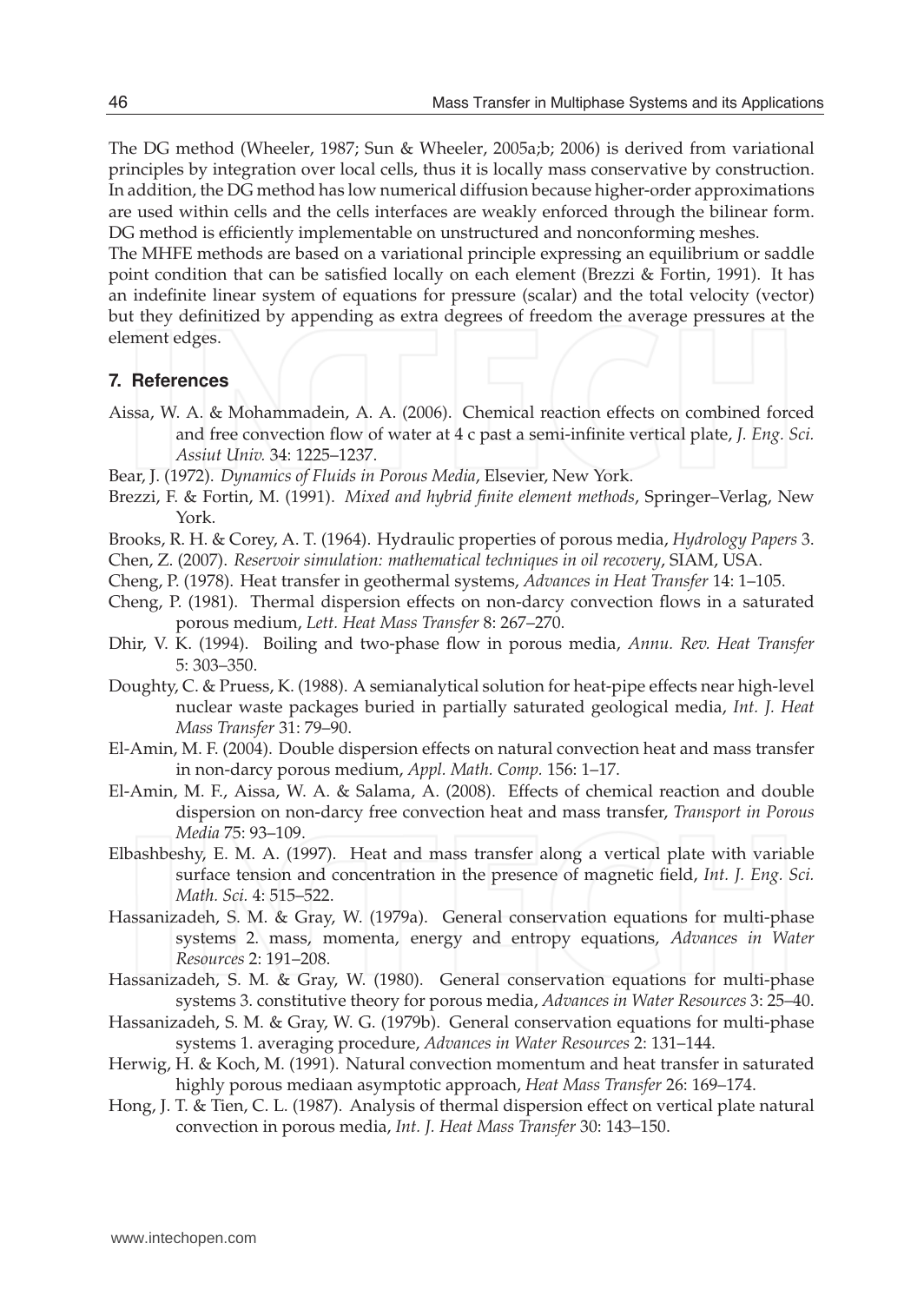- Hoteit, H. & Firoozabadi, A. (2005). Multicomponent fluid flow by discontinuous galerkin mand mixed methods in unfractured and fractured media, *Water Resour. Res.* 41: W11412.
- Hoteit, H. & Firoozabadi, A. (2006). Compositional modeling by the combined discontinuous galerkin mand mixed methods, *SPE Journal* .
- Lai, F. C. & Kulacki, F. A. (1989). Thermal dispersion effect on non-darcy convection from horizontal surface in saturated porous media, *Int. J. Heat Mass Transfer* 32: 971–976.
- Leal, L. G. (2007). *Advanced transport phenomena*, Cambridge University Press.
- Leveque, R. J. (2002). *Finite volume methods for hyperbolic problems*, Cambridge Texts in Applied Mathematics, Cambridge University Press.
- Mikyska, J. & Firoozabadi, A. (2010). Implementation of higher-order methods for robust and efficient compositional simulation, *J. Comput. Physics* 229: 2898–2913.
- Monteagudo, J. E. P. & Firoozabadi, A. (2007). Control-volume model for simulation of water injection in fractured media: incorporating matrix heterogeneity and reservoir wettability effects, *SPE Journal* .
- Mulolani, I. & Rahman, M. (2000). Similarity analysis for natural convection from a vertical plate with distributed wall concentration, *Int. J. Math. Math. Sci.* 23: 319–334.
- Murthy, P. V. S. N. & Singh, P. (1997). Thermal dispersion effects on non-darcy natural convection with lateral mass flux, *Heat Mass Transfer* 33: 1–5.
- Nolen, J. S. (1973). Numerical simulation of compositional phenomena in petroleum reservoirs, *Reprint Series, SPE, Dallas, 11, 268284.*
- Peng, D.-Y. & Robinson, D. B. (1976). A new two-constant equation of state, *Industrial and Engineering Chemistry Fundamentals* 15: 59–64.
- Plumb, O. A. (1983). The effect of thermal dispersion on heat transfer in packed bed boundary layers, *In: Proc. 1st ASME/JSME Thermal Engng. Joint Conf.*, Vol. 2, pp. 17–21.
- Pooladi-Darvish, M. & Firoozabadi, A. (2000). Co-current and counter-current imbibition in a water-wet matrix block, *SPE Journal* 5: 3–11.
- Prasad, K. V., Abel, S. & Datti, P. S. (2003). Diffusion of chemically reactive species of a non-newtonian fluid immersed in a porous medium over a stretching sheet, *Int. J. Non-Linear Mech.* 38: 651–657.
- Salama, A. & van Geel, P. J. (2008a). Flow and solute transport in saturated porous media: 1 the continuum hypothesis, *J Porous Media* 11: 403–413.
- Salama, A. & van Geel, P. J. (2008b). Flow and solute transport in saturated porous media: 2 violating the continuum hypothesis, *J Porous Media* 11: 421–441.
- Starikovicius, V. (2003). The multiphase fl ow and heat transfer in porous media, *Berichte des Fraunhofer ITWM* 55: 1–30.
- Stone, H. (1970). Probability model for estimating three-phase relative permeability, *JPT* 214.
- Stone, H. (1973). Estimation of three-phase relative permeability and residual oil data, *J. Cdn. Pet. Tech.* 13: 53.
- Sun, S., Riviere, B. & Wheeler, M. F. (2002). A combined mixed finite element and discontinuous galerkin method for miscible displacement problems in porous media, *Proceedings of International Symposium on Computational and Applied PDEs, Zhangjiajie National Park of China, 321-341*.
- Sun, S. & Wheeler, M. F. (2005a). Discontinuous galerkin methods for coupled flow and reactive transport problems, *Appl. Num. Math.* 52: 273–298.
- Sun, S. & Wheeler, M. F. (2005b). Symmetric and nonsymetric discontinuous galerkin methods for reactive transport in porous media, *SIAM J. Numer. Anal.* 43: 195–219.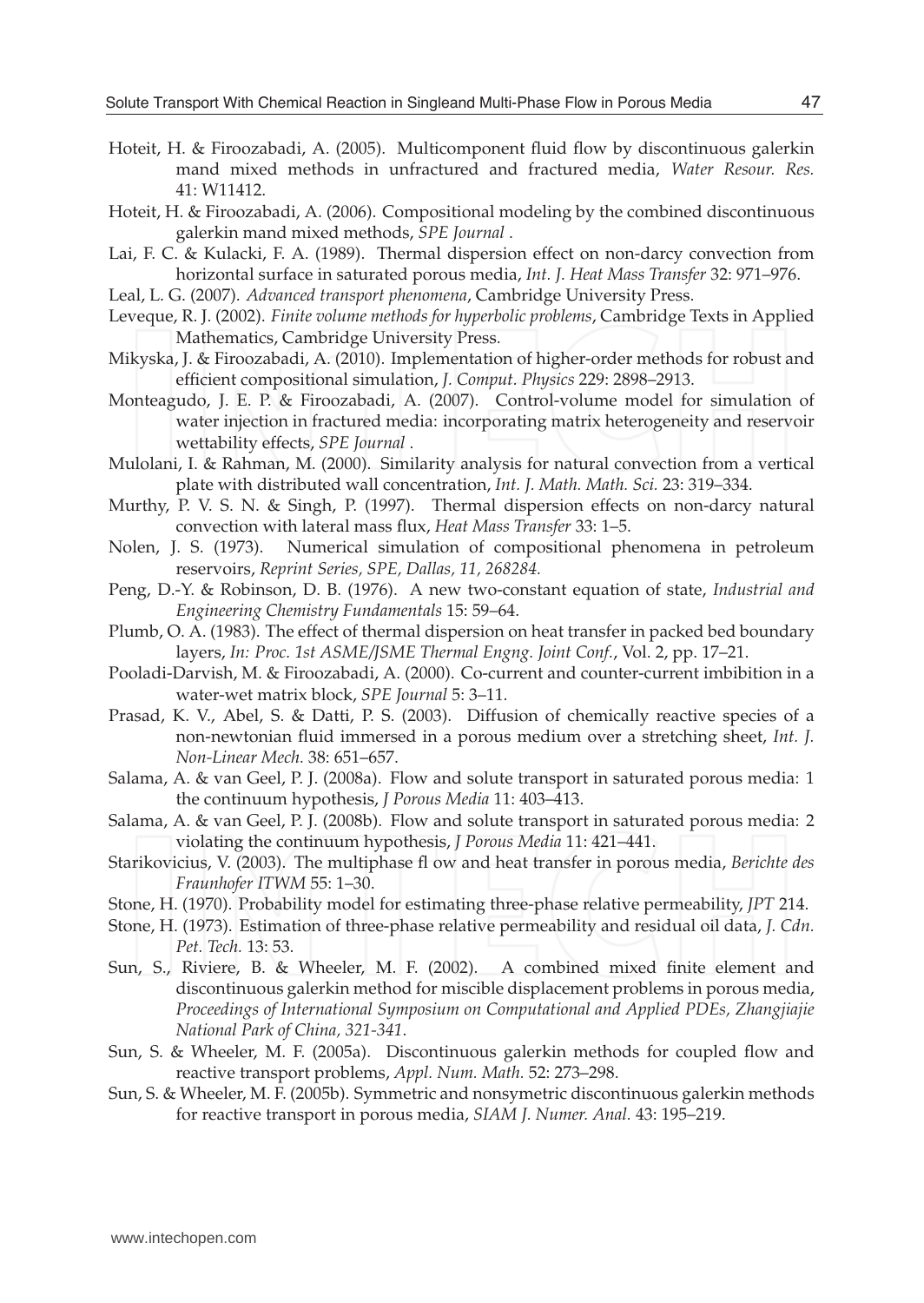- Sun, S. & Wheeler, M. F. (2006). Analysis of discontinuous galerkin methods for multi-components reactive transport problem, *Comput. Math. Appl.* 52: 637–650.
- Telles, R. S. & V.Trevisan, O. (1993). Dispersion in heat and mass transfer natural convection along vertical boundaries in porous media, *Int. J. Heat Mass Transfer* 36: 1357–1365.
- Udell, K. S. (1985). Heat transfer in porous media considering phase change and capillarity the heat pipe effect, *Int. J. Heat Mass Transfer* 28: 485–495.
- van Genuchten, M. (1980). A closed-form equation for predicting the hydraulic conductivity of unsaturated soils, *Soil Sci. Soc. Am. J.* 44: 892–898.
- Wheeler, M. F. (1987). An elliptic collocation finite element method with interior penalties, *SIAM J. Numer. Anal.* 15: 152–161.
- Whitaker, S. (1967). Diffusion and dispersion in porous media, *AIChE* 13: 420–427.
- Whitaker, S. (1977). Simultaneous heta, mass, and momentum transfer in porous media: A theory of drying, *Advances in Heat Transfer* 13: 119–203.
- Young, L. C. & Stephenson, R. E. (1983). A generalized compositional approach for reservoir simulation, *SPE Journal* 23: 727–742.